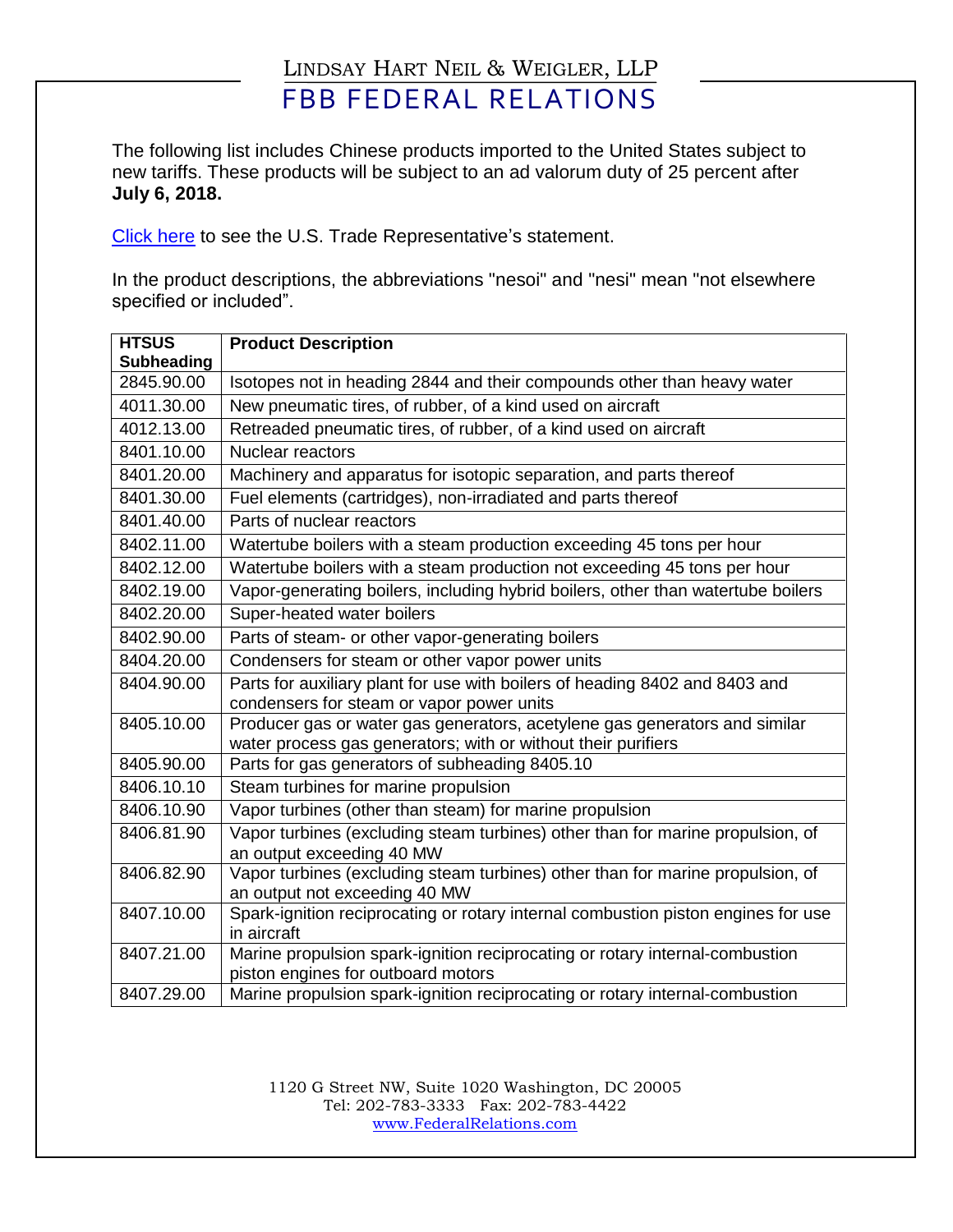|            | piston engines, nesoi                                                                                                                |
|------------|--------------------------------------------------------------------------------------------------------------------------------------|
| 8408.10.00 | Marine propulsion compression-ignition internal-combustion piston engines                                                            |
| 8408.90.10 | Compression-ignition internal-combustion piston engines, to be installed in                                                          |
|            | agricultural or horticultural machinery or equipment, nesoi                                                                          |
| 8408.90.90 | Compression-ignition internal-combustion piston engines, for machinery or                                                            |
|            | equipment, nesoi                                                                                                                     |
| 8409.10.00 | Parts for internal combustion aircraft engines                                                                                       |
| 8410.11.00 | Hydraulic turbines and water wheels of a power not exceeding 1,000 kW                                                                |
| 8410.12.00 | Hydraulic turbines and water wheels of a power exceeding 1,000 kW but not<br>exceeding 10,000 kW                                     |
| 8410.13.00 | Hydraulic turbines and water wheels of a power exceeding 10,000 kW                                                                   |
| 8410.90.00 | Parts, including regulators, of hydraulic turbines and water wheels                                                                  |
| 8411.11.40 | Aircraft turbojets of a thrust not exceeding 25 kN                                                                                   |
| 8411.11.80 | Turbojets of a thrust not exceeding 25 kN, other than aircraft                                                                       |
| 8411.12.40 | Aircraft turbojets of a thrust exceeding 25 kN                                                                                       |
| 8411.12.80 | Turbojets of a thrust exceeding 25 kN, other than aircraft                                                                           |
| 8411.21.40 | Aircraft turbopropellers of a power not exceeding 1,100 kW                                                                           |
| 8411.21.80 | Turbopropellers of a power not exceeding 1,100 kW, other than aircraft                                                               |
| 8411.22.40 | Aircraft turbopropellers of a power exceeding 1,100 kW                                                                               |
| 8411.22.80 | Turbopropellers of a power exceeding 1,100 kW, other than aircraft                                                                   |
| 8411.81.40 | Aircraft gas turbines other than turbojets or turbopropellers, of a power not<br>exceeding 5,000 kW                                  |
| 8411.81.80 | Gas turbines other than turbojets or turbopropellers, of a power not exceeding<br>5,000 kW, other than aircraft                      |
| 8411.82.40 | Aircraft gas turbines other than turbojets or turbopropellers, of a power<br>exceeding 5,000 kW                                      |
| 8411.82.80 | Gas turbines, other than turbojets or turbopropellers of a power exceeding 5,000<br>kW, other than aircraft                          |
| 8411.91.10 | Cast-iron parts of turbojets or turbopropellers machined only for removal of fins,<br>gates, etc. or to permit location in machinery |
| 8411.91.90 | Parts of turbojets or turbopropellers other than those of subheading 8411.91.10                                                      |
| 8411.99.10 | Cast-iron parts of gas turbines nesoi, not advanced beyond cleaning, and                                                             |
|            | machined for removal of fins, gates, sprues and risers                                                                               |
| 8411.99.90 | Parts of gas turbines nesoi, other than those of subheading 8411.99.10                                                               |
| 8412.10.00 | Reaction engines other than turbojets                                                                                                |
| 8412.21.00 | Hydraulic power engines and motors, linear acting (cylinders)                                                                        |
| 8412.29.40 | Hydrojet engines for marine propulsion                                                                                               |
| 8412.29.80 | Hydraulic power engines and motors, nesoi                                                                                            |
| 8412.31.00 | Pneumatic power engines and motors, linear acting (cylinders)                                                                        |
| 8412.39.00 | Pneumatic power engines and motors, other than linear acting                                                                         |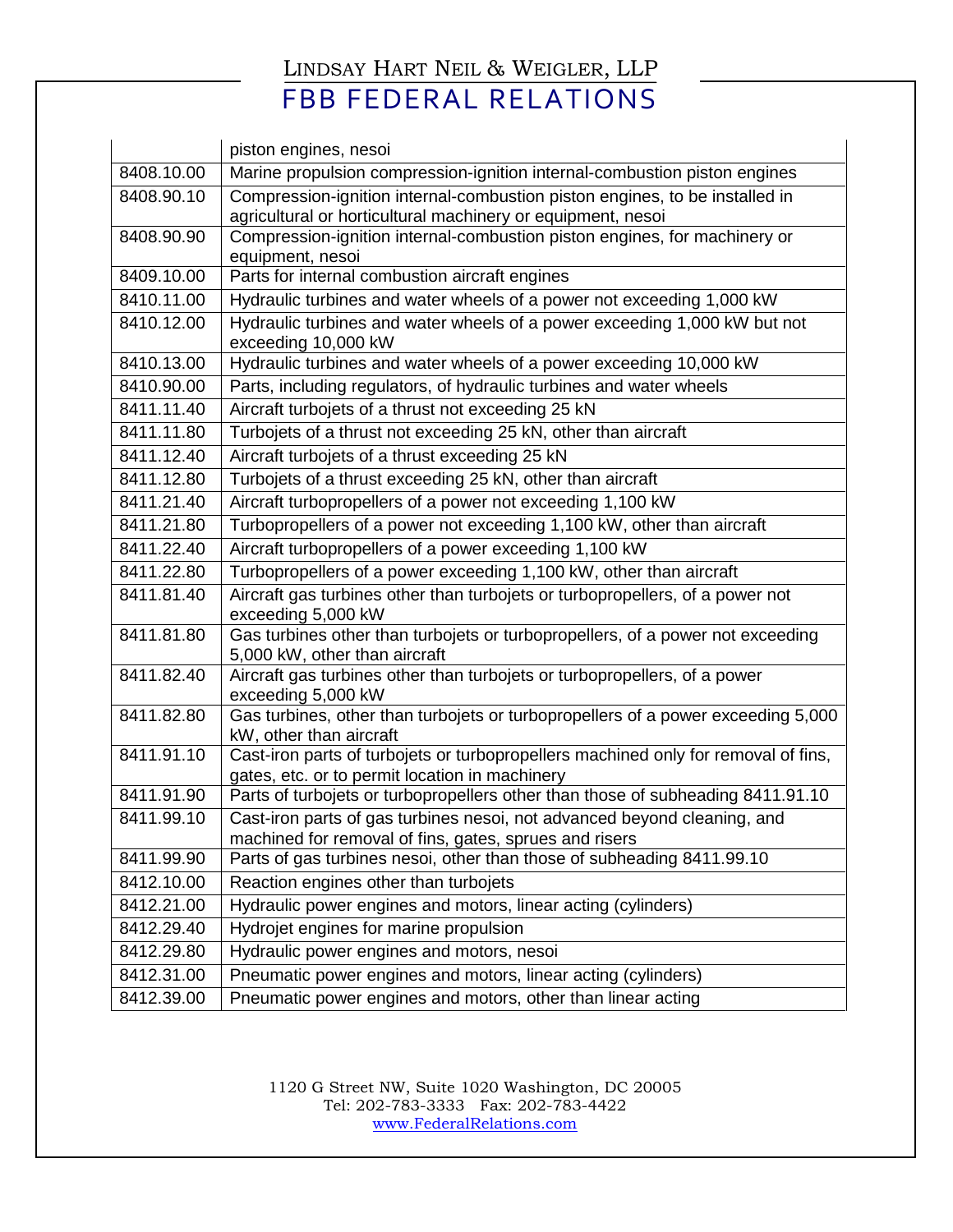| 8412.80.10 | Spring-operated and weight-operated motors                                                    |
|------------|-----------------------------------------------------------------------------------------------|
| 8412.80.90 | Engines and motors, nesoi (excluding motors of heading 8501)                                  |
| 8412.90.10 | Parts of hydrojet engines for marine propulsion                                               |
| 8413.19.00 | Pumps for liquids fitted or designed to be fitted with a measuring device, nesoi              |
| 8413.40.00 | Concrete pumps for liquids, not fitted with a measuring device                                |
| 8413.50.00 | Reciprocating positive displacement pumps for liquids, not fitted with a                      |
|            | measuring device, nesoi                                                                       |
| 8413.60.00 | Rotary positive displacement pumps for liquids, not fitted with a measuring                   |
| 8413.70.10 | device, nesoi<br>Stock pumps imported for use with machines for making cellulosic pulp, paper |
|            | or paperboard, not fitted with a measuring device                                             |
| 8413.70.20 | Centrifugal pumps for liquids, not fitted with a measuring device, nesoi                      |
| 8413.81.00 | Pumps for liquids, not fitted with a measuring device, nesoi                                  |
| 8413.82.00 | Liquid elevators                                                                              |
| 8413.91.10 | Parts of fuel-injection pumps for compression-ignition engines                                |
| 8413.91.20 | Parts of stock pumps imported for use with machines for making cellulosic pulp,               |
|            | paper or paperboard                                                                           |
| 8413.91.90 | Parts of pumps, nesoi                                                                         |
| 8414.30.40 | Compressors of a kind used in refrigerating equipment (including air                          |
|            | conditioning) not exceeding 1/4 horsepower                                                    |
| 8414.30.80 | Compressors of a kind used in refrigerating equipment (incl. air conditioning)                |
| 8414.59.30 | exceeding 1/4 horsepower<br>Turbocharger and supercharger fans                                |
| 8414.80.05 | Turbocharger and supercharger air compressors                                                 |
| 8414.80.20 | Gas compressors, nesoi                                                                        |
| 8414.90.30 | Stators and rotors of goods of subheading 8414.30                                             |
| 8414.90.41 | Parts of air or gas compressors, nesoi                                                        |
| 8414.90.90 | Parts of air or vacuum pumps and ventilating or recycling hoods                               |
| 8416.90.00 | Parts for furnace burners, mechanical stokers, mechanical grates, mechanical                  |
|            | ash dischargers and similar appliances                                                        |
| 8417.10.00 | Furnaces and ovens for the roasting, melting or other heat treatment of ores,                 |
|            | pyrites or of metals                                                                          |
| 8417.80.00 | Industrial or laboratory furnaces and ovens nesoi, including incinerators,                    |
| 8417.90.00 | nonelectric<br>Parts for industrial or laboratory furnaces and ovens, including incinerators, |
|            | nonelectric                                                                                   |
| 8418.69.01 | Refrigerating or freezing equipment nesoi                                                     |
| 8419.11.00 | Instantaneous gas water heaters, nonelectric                                                  |
| 8419.19.00 | Storage water heaters, nonelectric                                                            |
| 8419.31.00 | Dryers for agricultural products, not used for domestic purposes                              |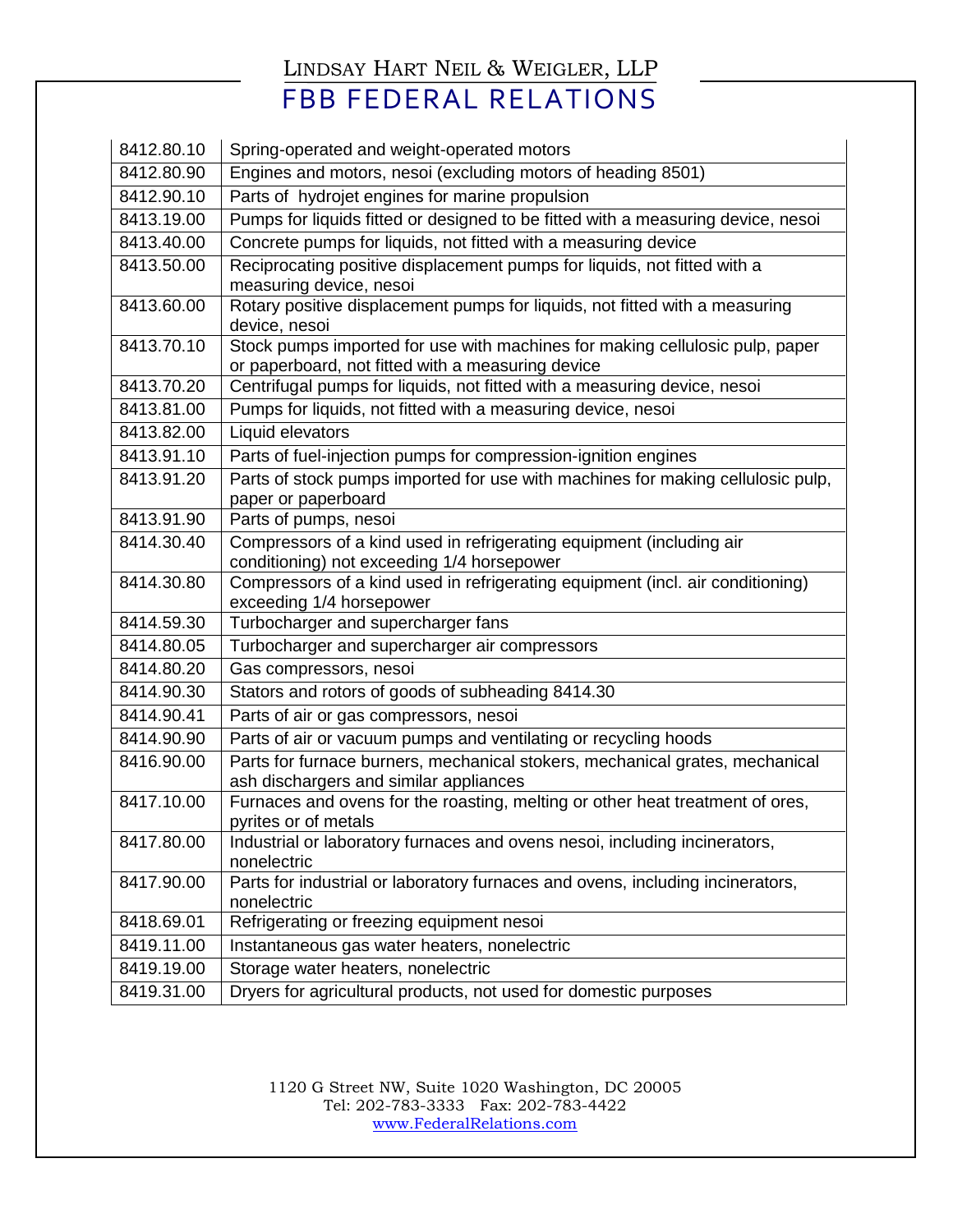| 8419.32.10 | Dryers for wood                                                                                                                                     |
|------------|-----------------------------------------------------------------------------------------------------------------------------------------------------|
| 8419.32.50 | Dryers for paper pulp, paper or paperboard                                                                                                          |
| 8419.39.01 | Dryers, other than of a kind for domestic purposes, nesoi                                                                                           |
| 8419.40.00 | Distilling or rectifying plant, not used for domestic purposes                                                                                      |
| 8419.50.10 | Brazed aluminum plate-fin heat exchangers                                                                                                           |
| 8419.50.50 | Heat exchange units, nesoi                                                                                                                          |
| 8419.60.50 | Machinery for liquefying air or gas, nesoi                                                                                                          |
| 8419.89.60 | Industrial machinery, plant or equip. for the treat. of mat., involving a change in                                                                 |
|            | temp., for molten-salt-cooled acrylic acid reactors                                                                                                 |
| 8419.90.10 | Parts of instantaneous or storage water heaters                                                                                                     |
| 8419.90.20 | Parts of machinery and plant, for making paper pulp, paper or paperboard                                                                            |
| 8419.90.30 | Parts of heat exchange units                                                                                                                        |
| 8419.90.50 | Parts of molten-salt-cooled acrylic acid reactors, nesoi; parts of certain medical,                                                                 |
| 8419.90.85 | surgical or laboratory sterilizers, nesoi<br>Parts of electromechanical tools for work in the hand, w/self-contained electric                       |
|            | motor, for treatment of materials by change in temperature                                                                                          |
| 8419.90.95 | Parts of machinery, plant or laboratory equipment for the treatment of materials                                                                    |
|            | by a process involving a change of temperature, nesoi                                                                                               |
| 8420.10.90 | Calendering or other rolling machines, other than for metals or glass, nesoi                                                                        |
| 8420.91.10 | Cylinders for textile calendering or rolling machines                                                                                               |
| 8420.91.20 | Cylinders for paper pulp, paper or paperboard calendering or rolling machines                                                                       |
| 8420.91.90 | Cylinders for calendering and similar rolling machines, nesoi                                                                                       |
| 8420.99.20 | Parts of calendering or rolling machines for making paper pulp, paper or                                                                            |
|            | paperboard                                                                                                                                          |
| 8420.99.90 | Parts of calendering or other rolling machines, other than for metals or glass,<br>nesoi                                                            |
| 8421.19.00 | Centrifuges, other than cream separators or clothes dryers                                                                                          |
| 8421.21.00 | Machinery and apparatus for filtering or purifying water                                                                                            |
| 8421.22.00 | Machinery and apparatus for filtering or purifying beverages other than water                                                                       |
| 8421.29.00 | Filtering or purifying machinery and apparatus for liquids, nesoi                                                                                   |
| 8421.39.40 | Catalytic converters                                                                                                                                |
| 8421.39.80 | Filtering or purifying machinery and apparatus for gases, other than intake air                                                                     |
|            | filters for internal combustion engines or catalytic conv.                                                                                          |
| 8421.91.60 | Parts of centrifuges, including centrifugal dryers, nesoi                                                                                           |
| 8421.99.00 | Parts for filtering or purifying machinery or apparatus for liquids or gases                                                                        |
| 8422.19.00 | Dishwashing machines other than of the household type                                                                                               |
| 8422.20.00 | Machinery for cleaning or drying bottles or other containers                                                                                        |
| 8422.30.11 | Can-sealing machines                                                                                                                                |
| 8422.30.91 | Machinery for filling, closing, sealing, capsuling or labeling bottles, cans, boxes<br>or other containers; machinery for aerating beverages; nesoi |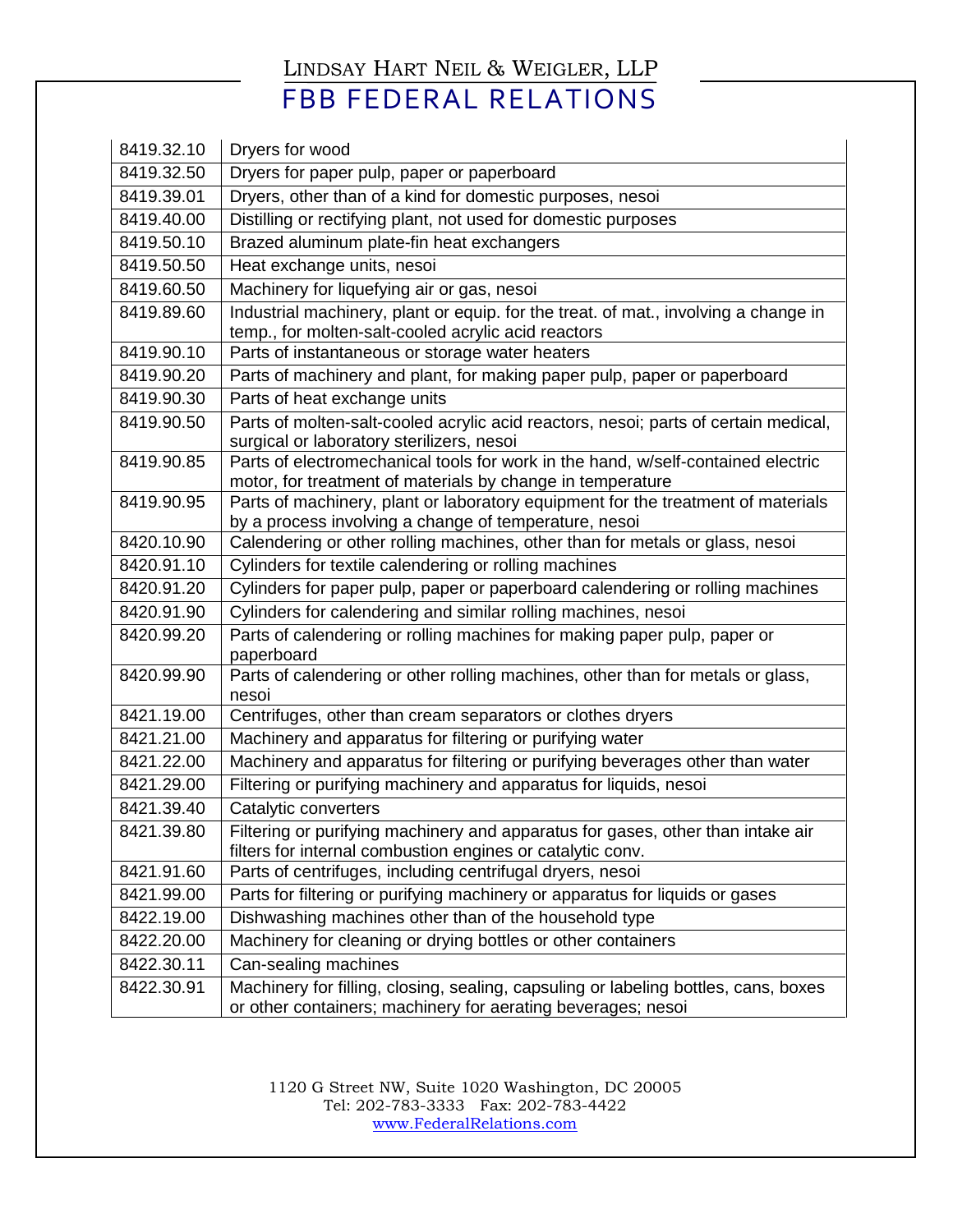| 8422.40.11 | Machinery for packing or wrapping pipe tobacco, candy and cigarette packages;<br>combination candy cutting and wrapping machines                   |
|------------|----------------------------------------------------------------------------------------------------------------------------------------------------|
| 8422.40.91 | Packing or wrapping machinery, nesoi                                                                                                               |
| 8422.90.06 | Parts of dishwashing machines, nesoi                                                                                                               |
| 8422.90.91 | Parts of packing or wrapping machinery, nesoi                                                                                                      |
| 8423.20.10 | Scales for continuous weighing of goods on conveyors using electronic means<br>for gauging weights                                                 |
| 8423.20.90 | Other scales for continuous weighing of goods on conveyors                                                                                         |
| 8423.30.00 | Constant weight scales and scales for discharging a predetermined weight of<br>material into a bag or container, including hopper scales           |
| 8423.82.00 | Weighing machinery having a maximum weighing capacity exceeding 30 kg but<br>not exceeding 5,000 kg                                                |
| 8423.89.10 | Weighing machinery with maximum capacity exceeding 5,000 kg, using<br>electronic means for gauging                                                 |
| 8423.89.90 | Weighing machinery with maximum capacity exceeding 5,000 kg, not using<br>electronic means for gauging nesoi                                       |
| 8423.90.10 | Parts of weighing machinery using electronic means for gauging, except parts<br>for weighing motor vehicles                                        |
| 8423.90.90 | Other parts of weighing machinery, including weights                                                                                               |
| 8424.89.10 | Mechanical appliances for projecting, dispersing or spraying liquids or powders,<br>used for making printed circuits or printed circuit assemblies |
| 8424.90.20 | Parts of sand blasting machines                                                                                                                    |
| 8425.11.00 | Pulley tackle and hoists other than skip hoists or hoists used for raising vehicles,<br>powered by electric motor                                  |
| 8425.39.01 | Winches nesoi, and capstans, not powered by electric motor                                                                                         |
| 8426.41.00 | Derricks, cranes and other lifting machinery nesoi, self-propelled, on tires                                                                       |
| 8426.49.00 | Derricks, cranes and other lifting machinery nesoi, self-propelled, not on tires                                                                   |
| 8426.99.00 | Derricks, cranes and other lifting machinery nesoi                                                                                                 |
| 8427.10.40 | Self-propelled works trucks powered by an electric motor, rider type forklift<br>trucks                                                            |
| 8427.10.80 | Self-propelled works trucks powered by an electric motor, fitted with lifting and<br>handling equipment, nesoi                                     |
| 8427.20.40 | Self-propelled works trucks not powered by an electric motor, rider type forklift<br>trucks                                                        |
| 8427.20.80 | Self-propelled works trucks not powered by an electric motor, fitted with lifting<br>and handling equipment, nesoi                                 |
| 8428.20.00 | Pneumatic elevators and conveyors                                                                                                                  |
| 8428.31.00 | Continuous-action elevators and conveyors, for goods or materials, specially<br>designed for underground use                                       |
| 8428.32.00 | Bucket type continuous-action elevators and conveyors, for goods or materials                                                                      |
| 8428.33.00 | Belt type continuous-action elevators and conveyors, for goods or materials                                                                        |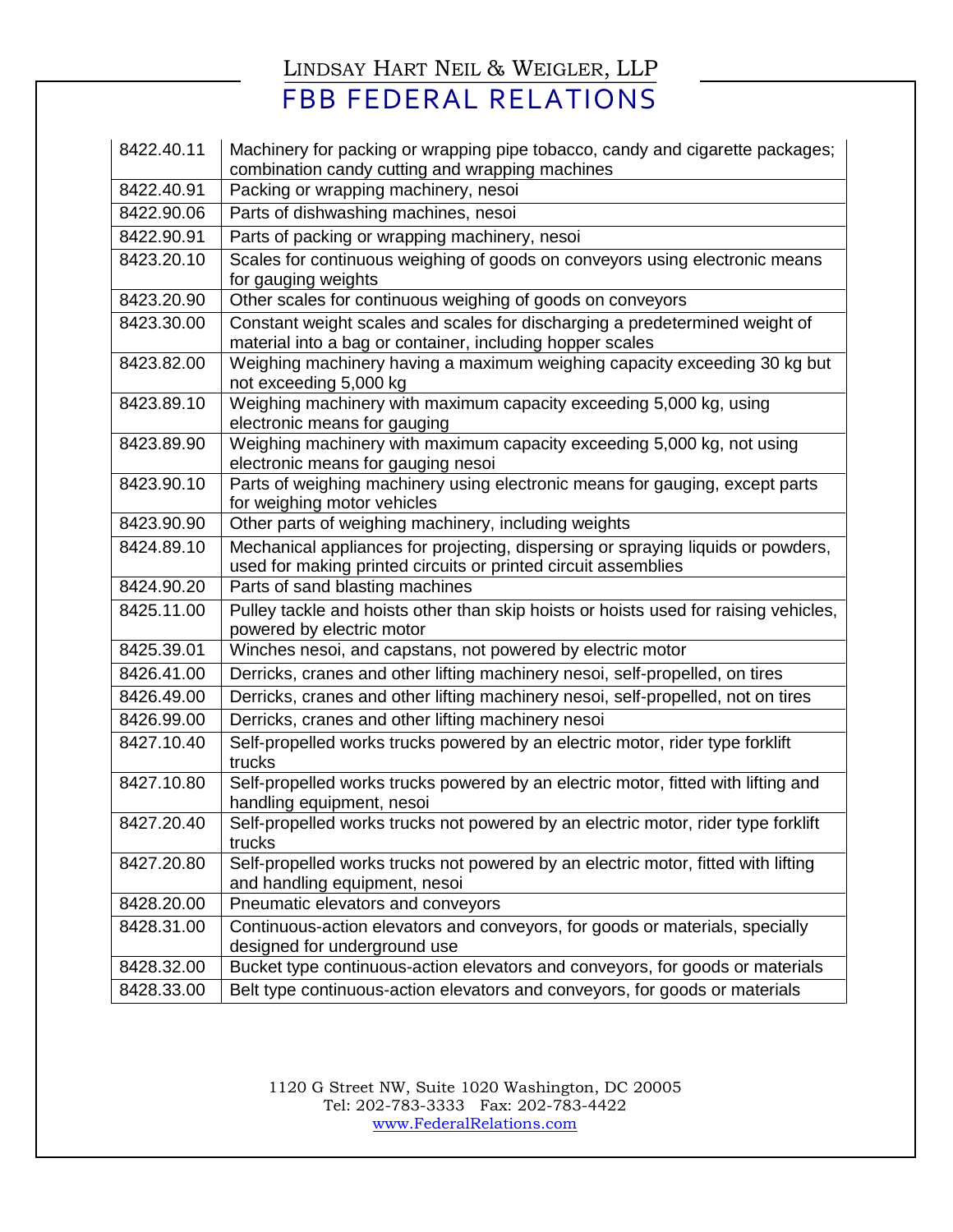| 8428.39.00 | Continuous-action elevators and conveyors, for goods or materials, nesoi                                                                    |
|------------|---------------------------------------------------------------------------------------------------------------------------------------------|
| 8428.90.02 | Machinery for lifting, handling, loading or unloading, nesoi                                                                                |
| 8429.11.00 | Self-propelled bulldozers and angledozers, for track laying                                                                                 |
| 8429.19.00 | Self-propelled bulldozers and angledozers other than track laying                                                                           |
| 8429.20.00 | Self-propelled graders and levelers                                                                                                         |
| 8429.30.00 | Self-propelled scrapers                                                                                                                     |
| 8429.40.00 | Self-propelled tamping machines and road rollers                                                                                            |
| 8429.51.10 | Self-propelled front-end shovel loaders, wheel-type                                                                                         |
| 8429.51.50 | Self-propelled front-end shovel loaders, other than wheel-type                                                                              |
| 8429.52.10 | Self-propelled backhoes, shovels, clamshells and draglines with a 360 degree<br>revolving superstructure                                    |
| 8429.52.50 | Self-propelled machinery with a 360 degree revolving superstructure, other than<br>backhoes, shovels, clamshells and draglines              |
| 8429.59.10 | Self-propelled backhoes, shovels, clamshells and draglines not with a 360<br>degree revolving superstructure                                |
| 8429.59.50 | Self-propelled machinery not with a 360 degree revolving superstructure, other<br>than backhoes, shovels, clamshells and draglines          |
| 8430.10.00 | Pile-drivers and pile-extractors                                                                                                            |
| 8430.31.00 | Self-propelled coal or rock cutters and tunneling machinery                                                                                 |
| 8430.39.00 | Coal or rock cutters and tunneling machinery, not self-propelled                                                                            |
| 8430.41.00 | Self-propelled boring or sinking machinery                                                                                                  |
| 8430.49.80 | Boring or sinking machinery, not self-propelled, nesoi                                                                                      |
| 8430.50.50 | Self-propelled machinery for working earth, minerals or ores, nesoi                                                                         |
| 8430.61.00 | Tamping or compacting machinery, not self-propelled                                                                                         |
| 8430.69.01 | Machinery for working earth, minerals or ores, not self-propelled, nesoi                                                                    |
| 8431.10.00 | Parts suitable for use solely or principally with the machinery of heading 8425                                                             |
| 8431.20.00 | Parts suitable for use solely or principally with the machinery of heading 8427                                                             |
| 8431.31.00 | Parts suitable for use solely or principally with passenger or freight elevators<br>other than continuous action, skip hoists or escalators |
| 8431.39.00 | Parts suitable for use solely or principally with the machinery of heading 8428,<br>nesoi                                                   |
| 8431.41.00 | Buckets, shovels, grabs and grips suitable for use solely or principally with the<br>machinery of headings 8426, 8429, or 8430              |
| 8431.42.00 | Bulldozer or angledozer blades suitable for use solely or principally with the<br>machinery of heading 8426, 8429 or 8430                   |
| 8431.43.40 | Parts for offshore oil & natural gas, drilling and production platforms                                                                     |
| 8431.43.80 | Parts for boring or sinking machinery of 8430.41 or 8430.49, nesoi                                                                          |
| 8431.49.10 | Parts suitable for use solely or principally with the machinery of heading 8426,<br>nesoi                                                   |
| 8431.49.90 | Parts suitable for use solely or principally with the machinery of heading 8429 or                                                          |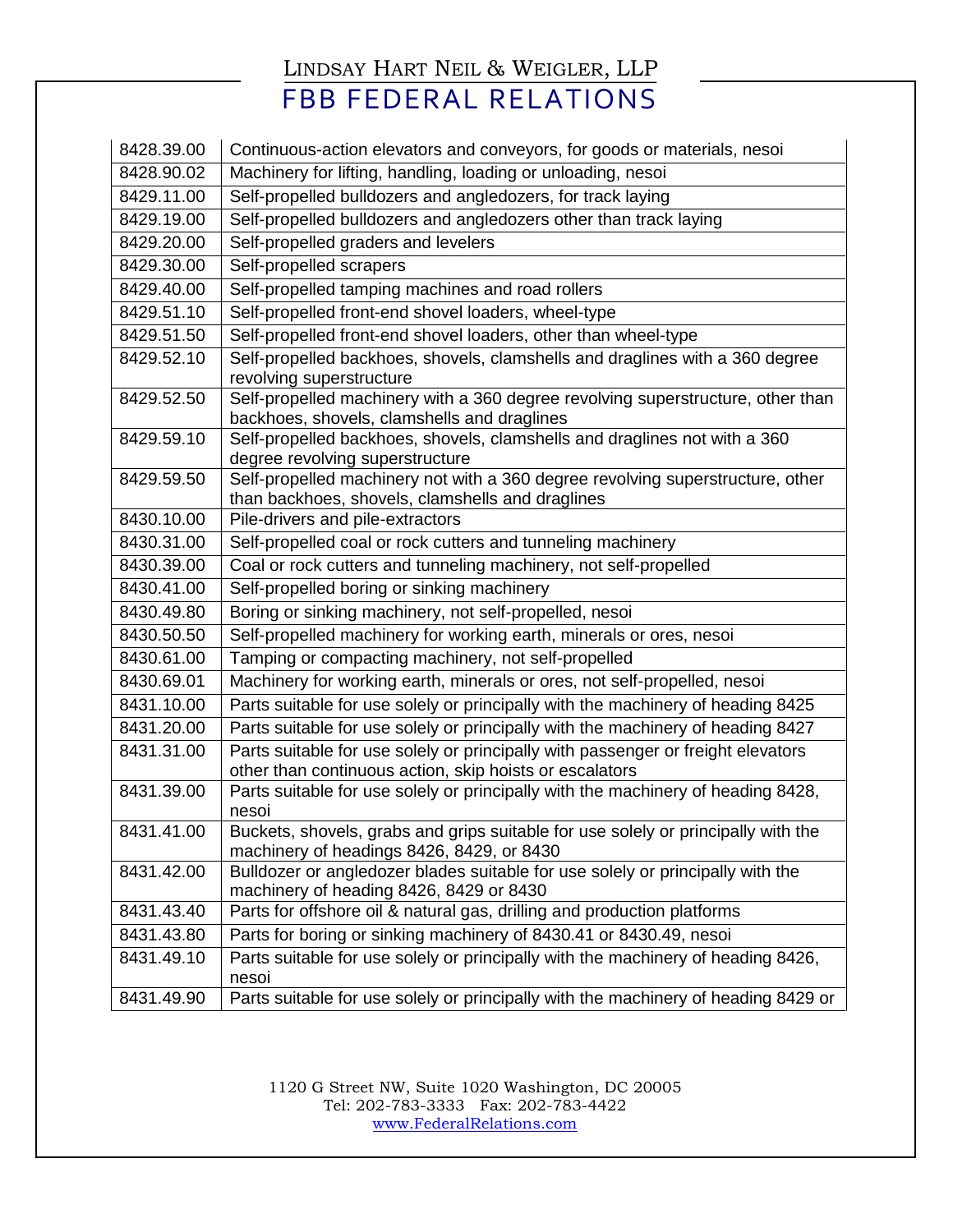|            | 8430, nesoi                                                                                 |
|------------|---------------------------------------------------------------------------------------------|
| 8432.10.00 | Plows for soil preparation or cultivation                                                   |
| 8432.21.00 | Disc harrows for soil preparation or cultivation                                            |
| 8432.80.00 | Agricultural, horticultural or forestry machinery for soil preparation or cultivation,      |
|            | nesoi; lawn or sports ground rollers                                                        |
| 8432.90.00 | Parts of agricultural, horticultural or forestry machinery for soil preparation or          |
|            | cultivation; parts of lawn or sports ground rollers                                         |
| 8433.20.00 | Mowers nesoi, including cutter bars for tractor mounting                                    |
| 8433.30.00 | Haymaking machinery other than mowers                                                       |
| 8433.40.00 | Straw or fodder balers, including pick-up balers                                            |
| 8433.51.00 | Combine harvester-threshers                                                                 |
| 8433.52.00 | Threshing machinery other than combine harvester-threshers                                  |
| 8433.53.00 | Root or tuber harvesting machines                                                           |
| 8433.59.00 | Harvesting machinery or threshing machinery, nesoi                                          |
| 8433.60.00 | Machines for cleaning, sorting or grading eggs, fruit or other agricultural produce         |
| 8433.90.50 | Parts for machinery of heading 8433, nesoi                                                  |
| 8434.20.00 | Dairy machinery other than milking machines                                                 |
| 8434.90.00 | Parts for milking machines and dairy machinery                                              |
| 8436.10.00 | Machinery for preparing animal feeds                                                        |
| 8436.21.00 | Poultry incubators and brooders                                                             |
| 8436.29.00 | Poultry-keeping machinery                                                                   |
| 8436.80.00 | Agricultural, horticultural, forestry or bee-keeping machinery, nesoi                       |
| 8436.91.00 | Parts of poultry-keeping machinery or poultry incubators and brooders                       |
| 8436.99.00 | Parts for agricultural, horticultural, forestry or bee-keeping machinery, nesoi             |
| 8437.10.00 | Machines for cleaning, sorting or grading seed, grain or dried leguminous                   |
| 8437.80.00 | vegetables<br>Machinery used in the milling industry or for the working of cereals or dried |
|            | leguminous vegetables, other than farm type machinery                                       |
| 8437.90.00 | Parts for machinery used in the milling industry or for cleaning, sorting, grading          |
|            | or working of cereals or dried leguminous vegetables                                        |
| 8438.50.00 | Machinery for the preparation of meat or poultry, nesoi                                     |
| 8438.60.00 | Machinery for the preparation of fruits, nuts or vegetables, nesoi                          |
| 8438.80.00 | Machinery for the industrial preparation or manufacture of food or drink, nesoi             |
| 8438.90.90 | Parts of machinery for the industrial preparation or manufacture of food or drink,          |
|            | other than sugar manufacturing, nesoi                                                       |
| 8439.10.00 | Machinery for making pulp of fibrous cellulosic material                                    |
| 8439.20.00 | Machinery for making paper or paperboard                                                    |
| 8439.30.00 | Machinery for finishing paper or paperboard                                                 |
| 8439.91.10 | Bed plates, roll bars and other stock-treating parts of machinery for making pulp           |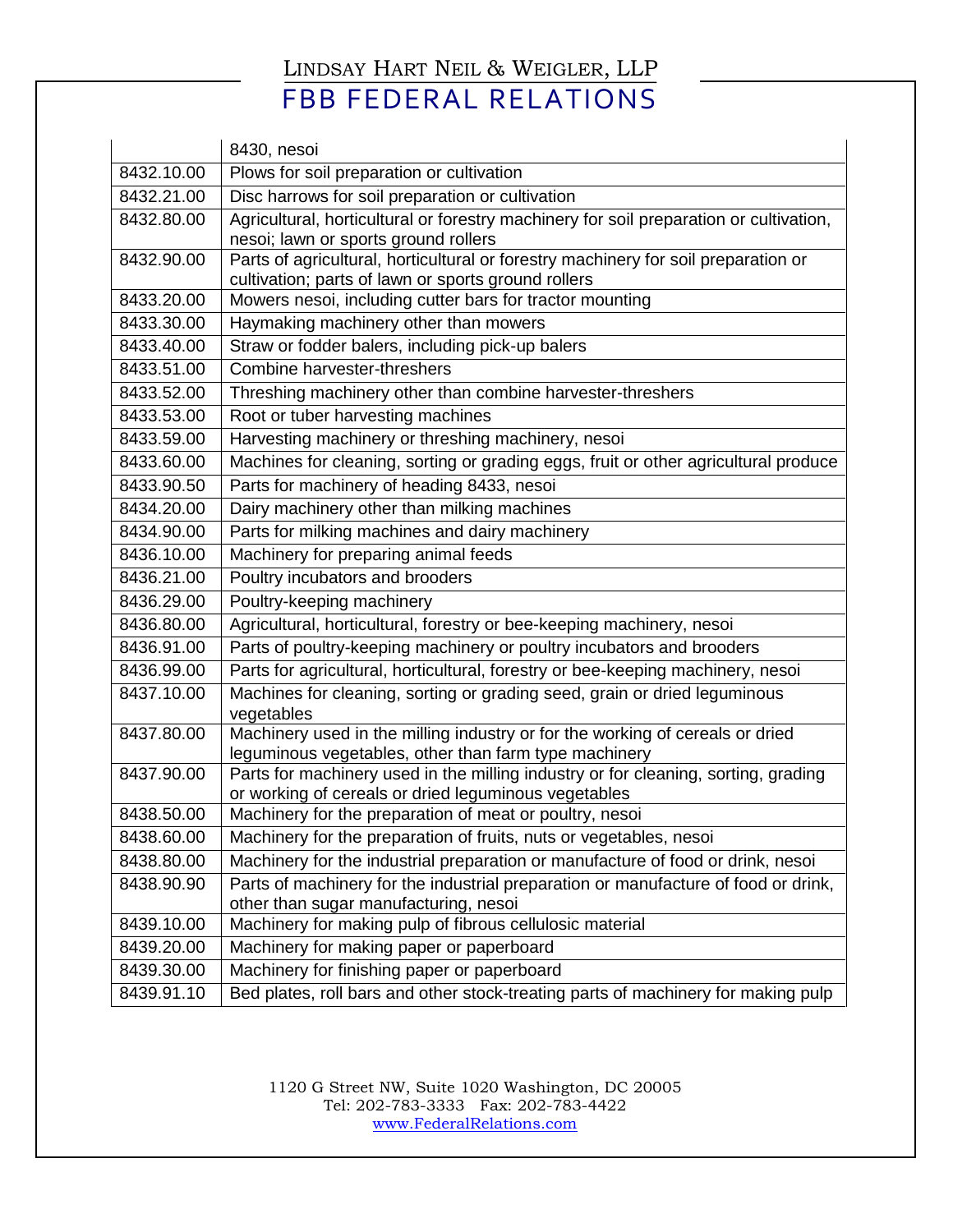|                          | of fibrous cellulosic materials                                                                                      |
|--------------------------|----------------------------------------------------------------------------------------------------------------------|
| 8439.91.90               | Parts of machinery for making pulp of fibrous cellulosic materials, nesoi                                            |
| 8439.99.10               | Parts of machinery for making paper or paperboard                                                                    |
| 8439.99.50               | Parts of machinery for finishing paper or paperboard                                                                 |
| 8441.20.00               | Machines for making bags, sacks or envelopes of paper pulp, paper or                                                 |
|                          | paperboard                                                                                                           |
| 8441.30.00               | Machines for making cartons, boxes, cases, tubes, drums or similar containers,                                       |
|                          | other than by molding, of paper pulp, paper or paperboard                                                            |
| 8441.40.00               | Machines for molding articles in paper pulp, paper or paperboard                                                     |
| 8441.80.00               | Machinery for making up paper pulp, paper or paperboard, nesoi                                                       |
| 8441.90.00               | Parts for machinery used in making up paper pulp, paper or paperboard,                                               |
| 8442.30.01               | including cutting machines<br>Machinery, apparatus and equipment of heading 8442                                     |
| 8442.40.00               | Parts of the machinery, apparatus or equipment of subheadings 8442.10,                                               |
|                          | 8442.20 and 8442.30                                                                                                  |
| 8443.11.10               | Reel-fed offset printing machinery, double-width newspaper printing presses                                          |
| 8443.11.50               | Reel-fed offset printing machinery, other than double-width newspaper printing                                       |
|                          | presses                                                                                                              |
| 8443.12.00               | Sheet-fed offset printing machinery, office type (sheet size not exceeding 22 X                                      |
|                          | 36 cm)                                                                                                               |
| 8443.13.00               | Offset printing machinery, nesoi                                                                                     |
| 8443.14.00               | Letterpress printing machinery, excluding flexographic printing, reel-fed                                            |
| 8443.17.00               | Gravure printing machinery                                                                                           |
| 8443.19.30               | Printing machinery, nesoi                                                                                            |
| 8443.91.10               | Machines for uses ancillary to printing                                                                              |
| 8443.99.20               | Parts of printer units of subheading 8443.32.10 specified in additional U.S. note                                    |
| 8443.99.45               | 2 to this chapter<br>Parts and accessories of copying machines; nesoi                                                |
| 8444.00.00               | Machines for extruding, drawing, texturing or cutting man-made textile materials                                     |
| 8454.10.00               | Converters of a kind used in metallurgy or in metal foundries                                                        |
|                          | Casting machines, of a kind used in metallurgy or in metal foundries                                                 |
| 8454.30.00<br>8454.90.00 |                                                                                                                      |
|                          | Parts of converters, ladles, ingot molds and casting machines, of a kind used in<br>metallurgy or in metal foundries |
| 8455.10.00               | Metal-rolling tube mills                                                                                             |
| 8455.21.00               | Metal-rolling mills, other than tube mills, hot or combination hot and cold                                          |
| 8455.22.00               | Metal-rolling mills, other than tube mills, cold                                                                     |
| 8455.30.00               | Rolls for metal-rolling mills                                                                                        |
| 8455.90.80               | Parts for metal-rolling mills, other than rolls, nesoi                                                               |
| 8456.11.10               | Machine tools operated by laser, for working metal                                                                   |
| 8456.11.70               | Machine tools operated by laser, of a kind used solely or principally for                                            |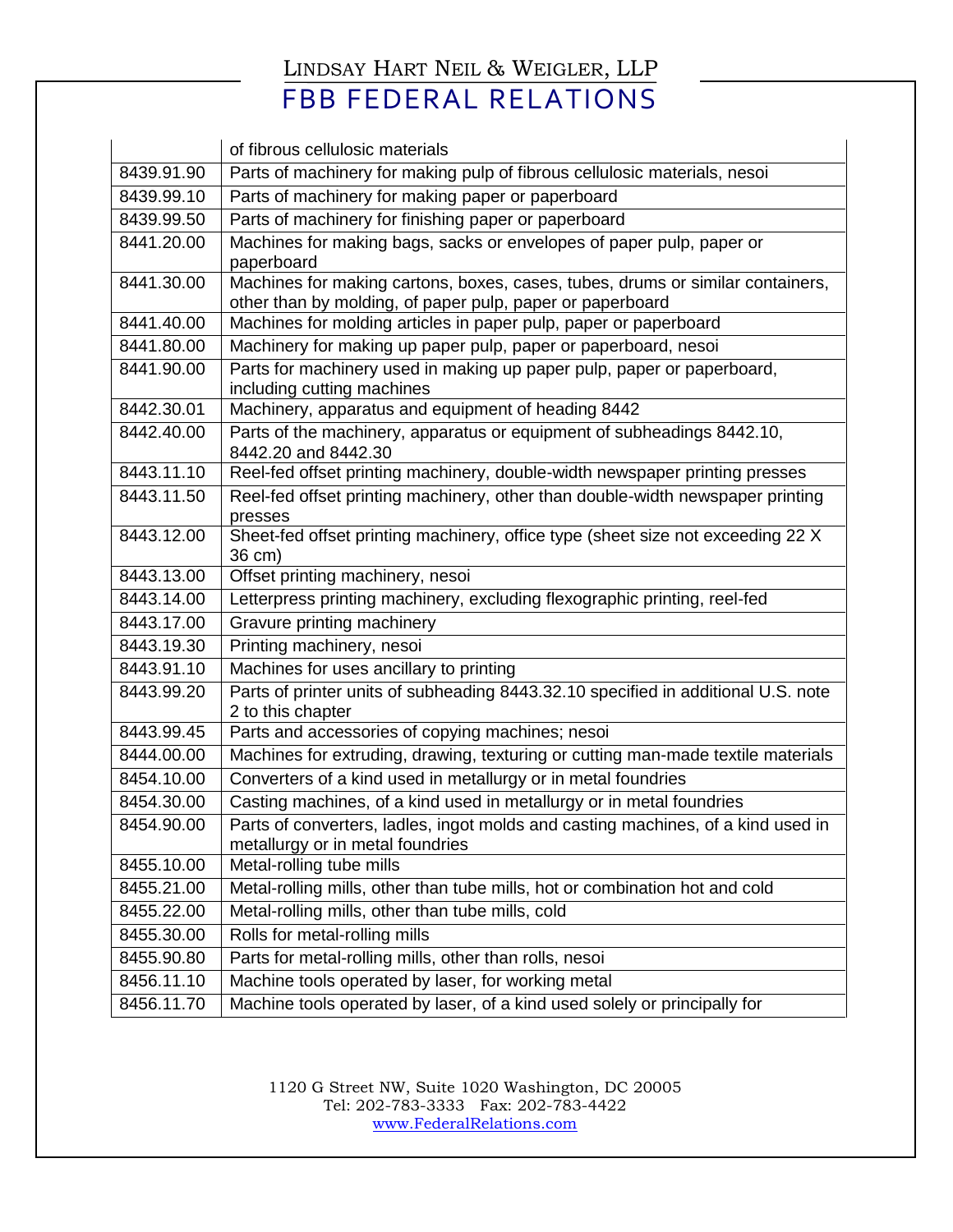|            | manufacture of printed circuits                                                                                                               |
|------------|-----------------------------------------------------------------------------------------------------------------------------------------------|
| 8456.11.90 | Machine tools operated by laser, nesoi                                                                                                        |
| 8456.12.10 | Machine tools operated by light or photon beam processes, for working metal                                                                   |
| 8456.12.70 | Machine tools operated by light or photon beam processes, of a kind used                                                                      |
|            | solely or principally for the manufacture of printed circuits                                                                                 |
| 8456.12.90 | Machine tools operated by light or photon beam processes, nesoi                                                                               |
| 8456.20.10 | Machine tools operated by ultrasonic processes, for working metal                                                                             |
| 8456.20.50 | Machine tools operated by ultrasonic processes, other than for working metal                                                                  |
| 8456.30.10 | Machine tools operated by electro-discharge processes, for working metal                                                                      |
| 8456.30.50 | Machine tools operated by electro-discharge processes, other than for working<br>metal                                                        |
| 8456.40.10 | Machine tools operated by plasma arc process, for working metal                                                                               |
| 8456.40.90 | Machine tools operated by plasma arc process, other than for working metal                                                                    |
| 8456.50.00 | Water-jet cutting machines                                                                                                                    |
| 8456.90.31 | Machine tools operated by electro-chemical or ionic-beam processes, for<br>working metal                                                      |
| 8456.90.71 | Machine tools operated by electro-chemical or ionic-beam processes, other than<br>for working metal                                           |
| 8457.10.00 | Machining centers for working metal                                                                                                           |
| 8457.20.00 | Unit construction machines (single station), for working metal                                                                                |
| 8457.30.00 | Multistation transfer machines for working metal                                                                                              |
| 8458.11.00 | Horizontal lathes (including turning centers) for removing metal, numerically<br>controlled                                                   |
| 8458.19.00 | Horizontal lathes (including turning centers) for removing metal, other than<br>numerically controlled                                        |
| 8458.91.10 | Vertical turret lathes (including turning centers) for removing metal, numerically<br>controlled                                              |
| 8458.91.50 | Lathes (including turning centers), other than horizontal or vertical turret lathes,<br>for removing metal, numerically controlled            |
| 8458.99.10 | Vertical turret lathes (including turning centers) for removing metal, other than<br>numerically controlled                                   |
| 8458.99.50 | Lathes (including turning centers), other than horizontal or vertical turret lathes,<br>for removing metal, other than numerically controlled |
| 8459.10.00 | Way-type unit head machines for drilling, boring, milling, threading or tapping by                                                            |
|            | removing metal, other than lathes of heading 8458                                                                                             |
| 8459.21.00 | Drilling machines, numerically controlled, nesoi                                                                                              |
| 8459.31.00 | Boring-milling machines, numerically controlled, nesoi                                                                                        |
| 8459.39.00 | Boring-milling machines, other than numerically controlled, nesoi                                                                             |
| 8459.41.00 | Boring machines, numerically controlled, nesoi                                                                                                |
| 8459.49.00 | Boring machines, not numerically controlled, nesoi                                                                                            |
| 8459.51.00 | Milling machines, knee type, numerically controlled, nesoi                                                                                    |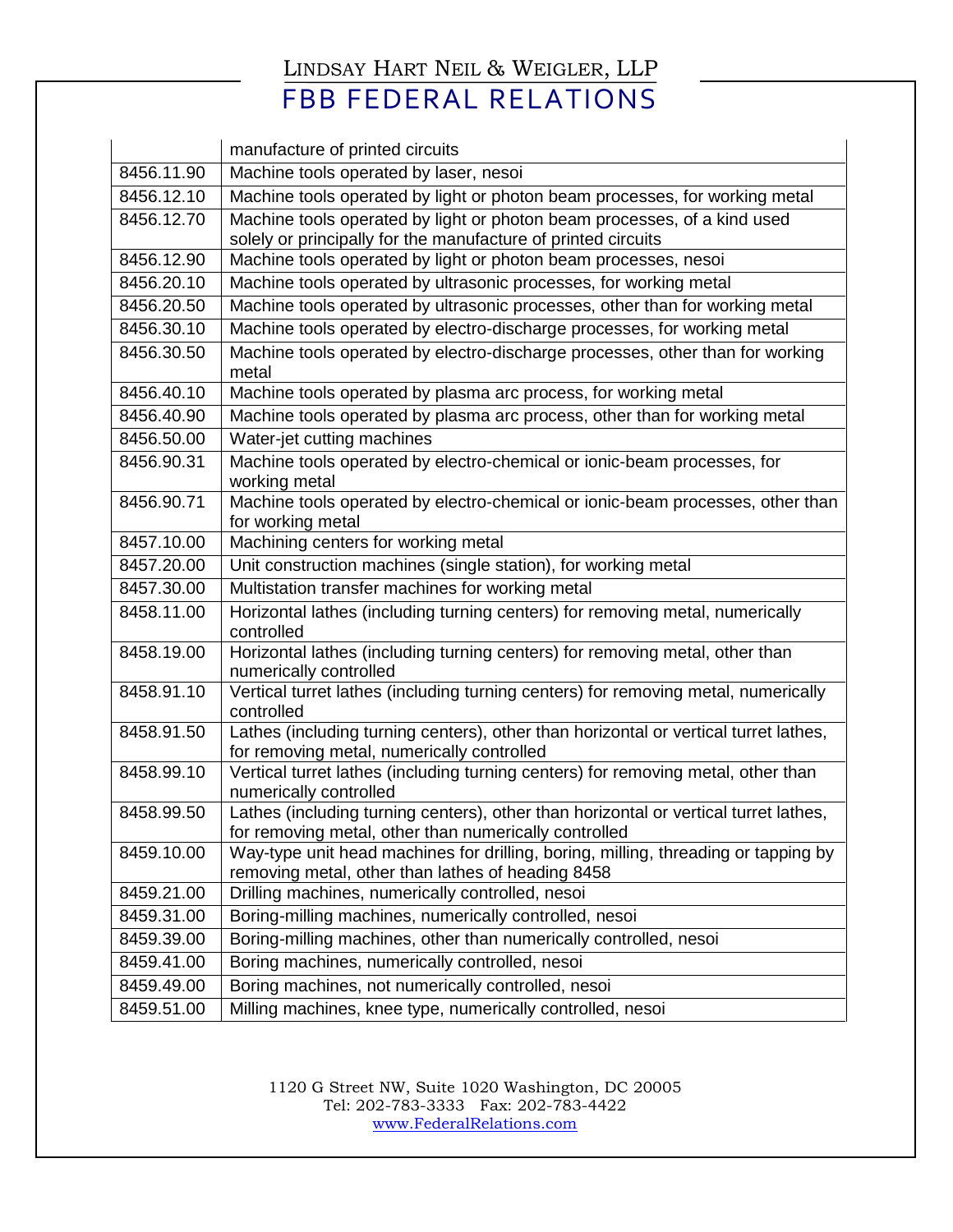| 8459.61.00 | Milling machines, other than knee type, numerically controlled, nesoi                                                                        |
|------------|----------------------------------------------------------------------------------------------------------------------------------------------|
| 8459.69.00 | Milling machines, other than knee type, other than numerically controlled, nesoi                                                             |
| 8459.70.40 | Other threading or tapping machines, numerically controlled                                                                                  |
| 8459.70.80 | Other threading or tapping machines nesoi                                                                                                    |
| 8460.12.00 | Flat-surface grinding machines, numerically controlled                                                                                       |
| 8460.19.01 | Flat-surface grinding machines, not numerically controlled                                                                                   |
| 8460.22.00 | Centerless grinding machines, numerically controlled                                                                                         |
| 8460.23.00 | Other cylindrical grinding machines, numerically controlled                                                                                  |
| 8460.24.00 | Other grinding machines, numerically controlled                                                                                              |
| 8460.29.01 | Other grinding machines, other than numerically controlled                                                                                   |
| 8460.31.00 | Sharpening (tool or cutter grinding) machines for working metal or cermets,<br>numerically controlled                                        |
| 8460.40.40 | Honing or lapping machines for working metal or cermets, numerically controlled                                                              |
| 8460.40.80 | Honing or lapping machines for working metal or cermets, other than<br>numerically controlled                                                |
| 8460.90.40 | Other machine tools for deburring, polishing or otherwise finishing metal or<br>cermets, nesoi, numerically controlled                       |
| 8460.90.80 | Other machine tools for deburring, polishing or otherwise finishing metal or<br>cermets, nesoi, other than numerically controlled            |
| 8461.20.40 | Shaping or slotting machines for working by removing metal or cermets,<br>numerically controlled                                             |
| 8461.20.80 | Shaping or slotting machines for working by removing metal or cermets, other<br>than numerically controlled                                  |
| 8461.30.40 | Broaching machines for working by removing metal or cermets, numerically<br>controlled                                                       |
| 8461.30.80 | Broaching machines for working by removing metal or cermets, other than<br>numerically controlled                                            |
| 8461.40.10 | Gear cutting machines for working by removing metal or cermets                                                                               |
| 8461.40.50 | Gear grinding or finishing machines for working by removing metal or cermets                                                                 |
| 8461.50.40 | Sawing or cutting-off machines for working by removing metal or cermets,<br>numerically controlled                                           |
| 8461.90.30 | Machine-tools for working by removing metal or cermets, nesoi, numerically<br>controlled                                                     |
| 8461.90.60 | Machine-tools for working by removing metal or cermets, nesoi, other than<br>numerically controlled                                          |
| 8462.10.00 | Forging or die-stamping machines (including presses) and hammers                                                                             |
| 8462.21.00 | Bending, folding, straightening or flattening machines (including presses)<br>numerically controlled for working metal or metal carbides     |
| 8462.29.00 | Bending, folding, straightening or flattening machines (including presses) not<br>numerically controlled for working metal or metal carbides |
| 8462.31.00 | Shearing machines (incl. presses), excl. combined punching & shearing                                                                        |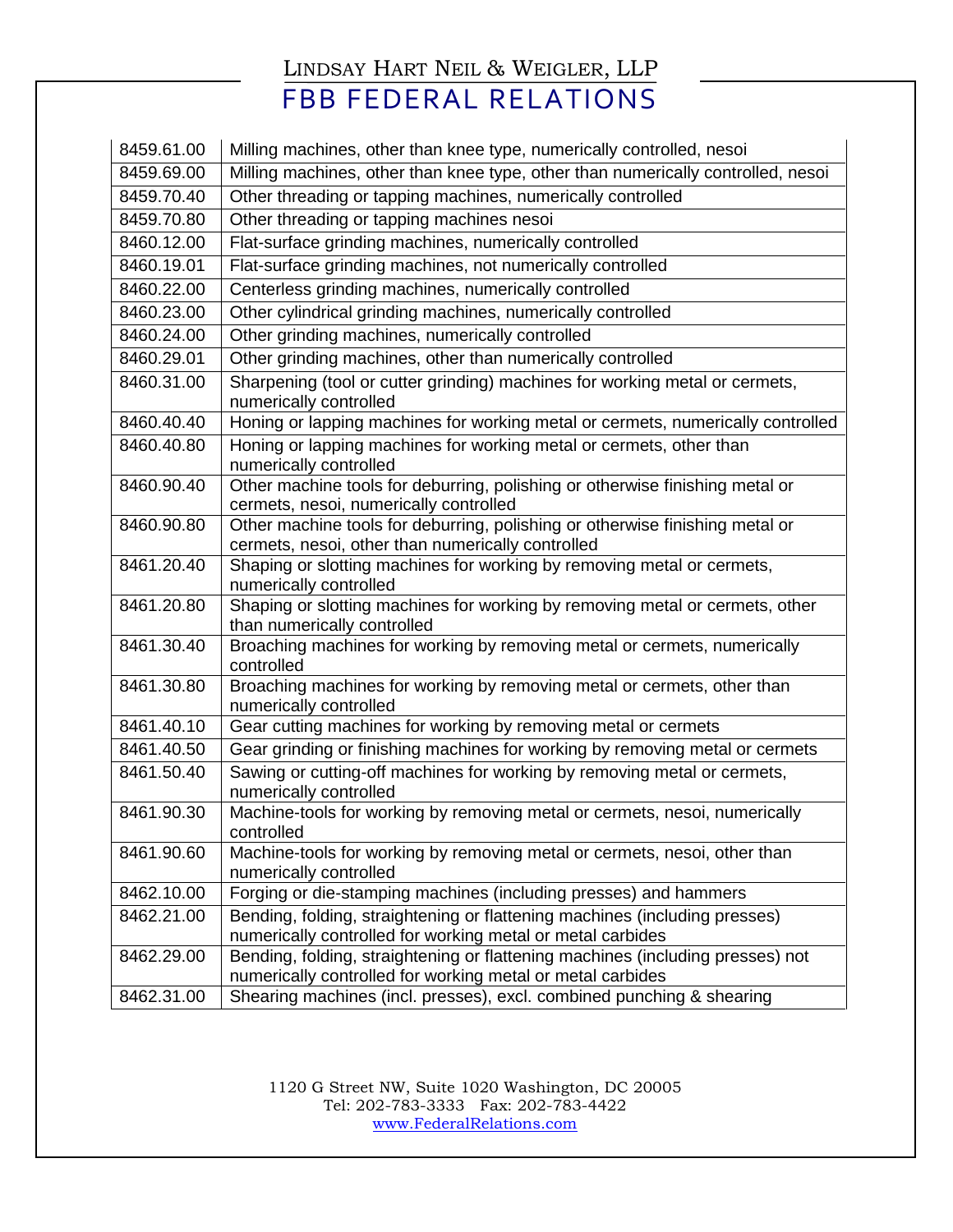|            | machines, numerically controlled for working metal or metal carbides                                                                    |
|------------|-----------------------------------------------------------------------------------------------------------------------------------------|
| 8462.39.00 | Shearing machines (incl. presses), excl. combined punch & shearing machines,                                                            |
|            | nt numerically controlled for working metal or metal carbides                                                                           |
| 8462.41.00 | Punch/notch machines (incl. presses), incl. combined punch & shearing                                                                   |
|            | machines, numerically controlled for working metal or metal carbides                                                                    |
| 8462.49.00 | Punch/notch machines (incl. presses), incl. combined punch & shear machines,                                                            |
|            | not numerically controlled for working metal or metal carbides                                                                          |
| 8462.91.40 | Hydraulic presses, numerically controlled                                                                                               |
| 8462.91.80 | Hydraulic presses, not numerically controlled                                                                                           |
| 8462.99.40 | Machine tools (including nonhydraulic presses) for working metal or metal<br>carbides, nesoi, numerically controlled                    |
| 8462.99.80 | Machine tools (including nonhydraulic presses) for working metal or metal                                                               |
|            | carbides, nesoi, not numerically controlled                                                                                             |
| 8463.10.00 | Draw-benches for bars, tubes, profiles, wire or the like, for working metal or                                                          |
|            | cermets, without removing material                                                                                                      |
| 8463.20.00 | Thread rolling machines for working metal or cermets, without removing material                                                         |
| 8463.30.00 | Machines for working wire of metal or cermets, without removing material                                                                |
| 8463.90.00 | Machine tools for working metal or cermets, without removing material, nesoi                                                            |
| 8464.20.01 | Grinding or polishing machines for working stone, ceramics, concrete, asbestos-                                                         |
|            | cement or like mineral materials, or glass, nesoi                                                                                       |
| 8464.90.01 | Machine tools for working stone, ceramics, concrete, asbestos-cement or like                                                            |
|            | mineral materials or for cold working glass, nesoi                                                                                      |
| 8465.10.00 | Machines for working certain hard materials which can carry out different types                                                         |
|            | of machining operations w/o tool change between operations                                                                              |
| 8465.92.00 | Planing, milling or molding (by cutting) machines for working wood, cork, bone,<br>hard rubber, hard plastics or similar hard materials |
| 8465.93.00 | Grinding, sanding or polishing machines for working wood, cork, bone, hard                                                              |
|            | rubber, hard plastics or similar hard materials                                                                                         |
| 8465.94.00 | Bending or assembling machines for working wood, cork, bone hard rubber,                                                                |
|            | hard plastics or similar hard materials                                                                                                 |
| 8465.99.02 | Machine tools for working wood, cork, bone, hard rubber, hard plastics and                                                              |
|            | similar hard materials, nesoi                                                                                                           |
| 8466.10.01 | Tool holders and self-opening dieheads for use solely or principally with                                                               |
|            | machines of headings 8456 to 8465, nesoi                                                                                                |
| 8466.20.10 | Work holders for machine tools used in cutting gears                                                                                    |
| 8466.20.80 | Work holders for machine tools other than those used in cutting gears, nesoi                                                            |
| 8466.30.10 | Dividing heads for use solely or principally for machine tools of headings 8456<br>to 8465                                              |
| 8466.30.60 | Special attachments (which are machines) use solely or principally for machines                                                         |
|            | of heading 8456 to 8465, excluding dividing heads, nesoi                                                                                |
| 8466.91.50 | Parts and accessories nesoi, for machines of heading 8464                                                                               |
| 8466.92.10 | Cast-iron parts not advanced beyond cleaning and specifically machined, for                                                             |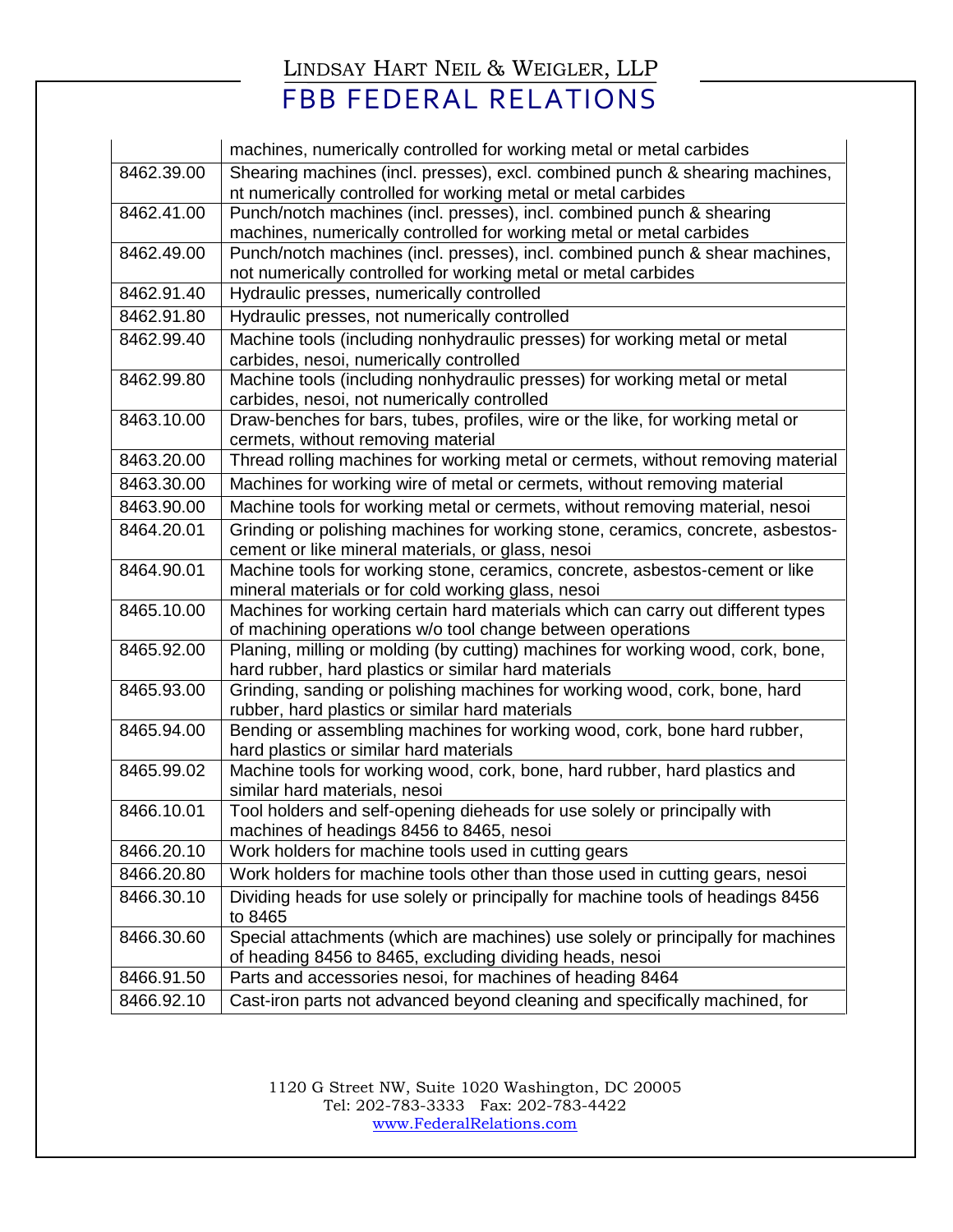|            | machines of heading 8465                                                                                                                         |
|------------|--------------------------------------------------------------------------------------------------------------------------------------------------|
| 8466.92.50 | Parts and accessories nesoi, for machines of heading 8465                                                                                        |
| 8466.93.11 | Certain parts for water-jet cutting machines                                                                                                     |
| 8466.93.30 | Certain specified parts and accessories of metal working machine tools for                                                                       |
|            | cutting gears                                                                                                                                    |
| 8466.93.53 | Certain specified parts and accessories for machines of heading 8456 to 8461,                                                                    |
|            | nesoi                                                                                                                                            |
| 8466.93.60 | Other cast-iron parts not advanced beyond cleaning and specifically machined,                                                                    |
|            | for metalworking machine tools for cutting, etc.                                                                                                 |
| 8466.93.75 | Other parts and accessories of metal working machine tools for cutting gears                                                                     |
| 8466.93.96 | Parts & accessories for machines of heading 8456 to 8461 used to make printed<br>circuits or PCAs, parts of heading 8517 or computers            |
| 8466.93.98 | Other parts and accessories for machines of heading 8456 to 8461, nesoi                                                                          |
| 8466.94.20 | Certain specified cast-iron parts not advanced beyond cleaning and specifically                                                                  |
|            | machined, for machines of heading 8462 or 8463                                                                                                   |
| 8466.94.40 | Other cast-iron parts not advanced beyond cleaning and specifically machined,                                                                    |
|            | for machines of heading 8462 or 8463                                                                                                             |
| 8466.94.65 | Other specified parts and accessories for machines of heading 8462 or 8463,                                                                      |
|            | nesoi                                                                                                                                            |
| 8466.94.85 | Other parts and accessories for machines of heading 8462 or 8463, nesoi                                                                          |
| 8467.11.10 | Tools for working in the hand, pneumatic, rotary type, suitable for metal working                                                                |
| 8467.11.50 | Tools for working in the hand, pneumatic, rotary type, other than suitable for<br>metal working                                                  |
| 8468.20.50 | Gas-operated machinery, apparatus and appliances, not hand-directed or -                                                                         |
|            | controlled, used for soldering, brazing, welding or tempering, nesoi                                                                             |
| 8468.80.50 | Machinery and apparatus other than hand-directed or -controlled, used for                                                                        |
|            | soldering, brazing or welding, not gas-operated                                                                                                  |
| 8471.70.30 | ADP magnetic disk drive storage units, disk dia. ov 21 cm, nesoi, not entered                                                                    |
|            | with the rest of a system                                                                                                                        |
| 8471.70.40 | ADP magnetic disk drive storage units, disk dia. n/ov 21 cm, not in cabinet, w/o<br>attached external power supply, n/entered w/rest of a system |
| 8471.70.60 | ADP storage units other than magnetic disk, not in cabinets for placing on a                                                                     |
|            | table, etc., not entered with the rest of a system                                                                                               |
| 8471.70.90 | ADP storage units other than magnetic disk drive units, nesoi, not entered with                                                                  |
|            | the rest of a system                                                                                                                             |
| 8473.30.20 | Parts and accessories of the ADP machines of heading 8471, not incorporating                                                                     |
|            | a CRT, parts and accessories of printed circuit assemblies                                                                                       |
| 8473.40.10 | Printed circuit assemblies for automatic teller machines of subheading                                                                           |
|            | 8472.90.10                                                                                                                                       |
| 8473.40.86 | Other parts and accessories of machines of heading 8472, nesoi                                                                                   |
| 8473.50.30 | Printed circuit assemblies suitable for use with machines of two or more of the                                                                  |
|            | headings 8469 to 8472                                                                                                                            |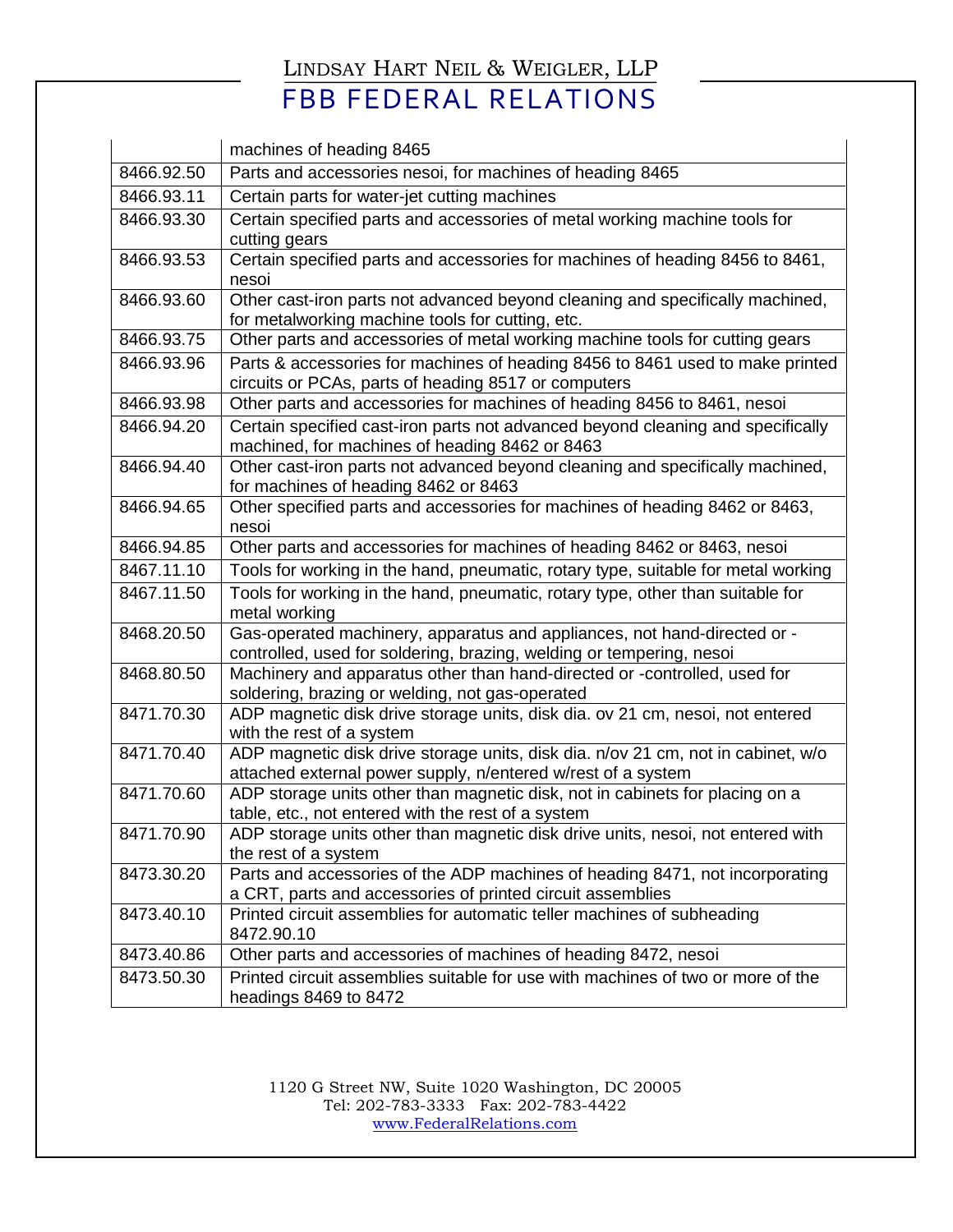| 8474.10.00 | Sorting, screening, separating or washing machines for earth, stones, ores or<br>other mineral substances in solid form                        |
|------------|------------------------------------------------------------------------------------------------------------------------------------------------|
| 8474.20.00 | Crushing or grinding machines for earth, stones, ores or other mineral<br>substances                                                           |
| 8474.31.00 | Concrete or mortar mixers                                                                                                                      |
| 8474.32.00 | Machines for mixing mineral substances with bitumen                                                                                            |
| 8474.39.00 | Mixing or kneading machines for earth, stones, ores or other mineral<br>substances, nesoi                                                      |
| 8474.80.00 | Machinery for agglomerating, shaping or molding solid mineral fuels, or other<br>mineral products; machines for forming sand foundry molds     |
| 8474.90.00 | Parts for the machinery of heading 8474                                                                                                        |
| 8475.10.00 | Machines for assembling electric or electronic lamps, tubes or flashbulbs, in<br>glass envelopes                                               |
| 8475.21.00 | Machines for making glass optical fibers and preforms thereof                                                                                  |
| 8475.90.10 | Parts of machines for assembling electric or electronic lamps, tubes or<br>flashbulbs, in glass envelopes                                      |
| 8475.90.90 | Parts of machines for manufacturing or hot working glass or glassware                                                                          |
| 8477.10.30 | Injection-molding machines for manufacturing shoes of rubber or plastics                                                                       |
| 8477.10.40 | Injection-molding machines for use in the manufacture of video laser discs                                                                     |
| 8477.10.90 | Injection-molding machines of a type used for working or manufacturing<br>products from rubber or plastics, nesoi                              |
| 8477.20.00 | Extruders for working rubber or plastics or for the manufacture of products from<br>these materials, nesoi                                     |
| 8477.30.00 | Blow-molding machines for working rubber or plastics or for the manufacture of<br>products from these materials                                |
| 8477.40.01 | Vacuum-molding and other thermoforming machines for working rubber or<br>plastics or for manufacture of products from these materials, nesoi   |
| 8477.51.00 | Machinery for molding or retreading pneumatic tires or for molding or otherwise<br>forming inner tubes                                         |
| 8477.80.00 | Machinery for working rubber or plastics or for the manufacture of products from<br>these materials, nesoi                                     |
| 8477.90.25 | Base, bed, platen and specified parts of machinery for working rubber or<br>plastics or for manufacture of products from these material, nesoi |
| 8477.90.45 | Barrel screws of machinery for working rubber or plastics or for the manufacture<br>of products from these materials, nesoi                    |
| 8477.90.65 | Hydraulic assemblies of machinery for working rubber or plastics or for the<br>manufacture of products from these materials, nesoi             |
| 8477.90.85 | Parts of machinery for working rubber or plastics or for the manufacture of<br>products from these materials, nesoi                            |
| 8479.10.00 | Machinery for public works, building or the like, nesoi                                                                                        |
| 8479.20.00 | Machinery for the extraction or preparation of animal or fixed vegetable fats or<br>oils, nesoi                                                |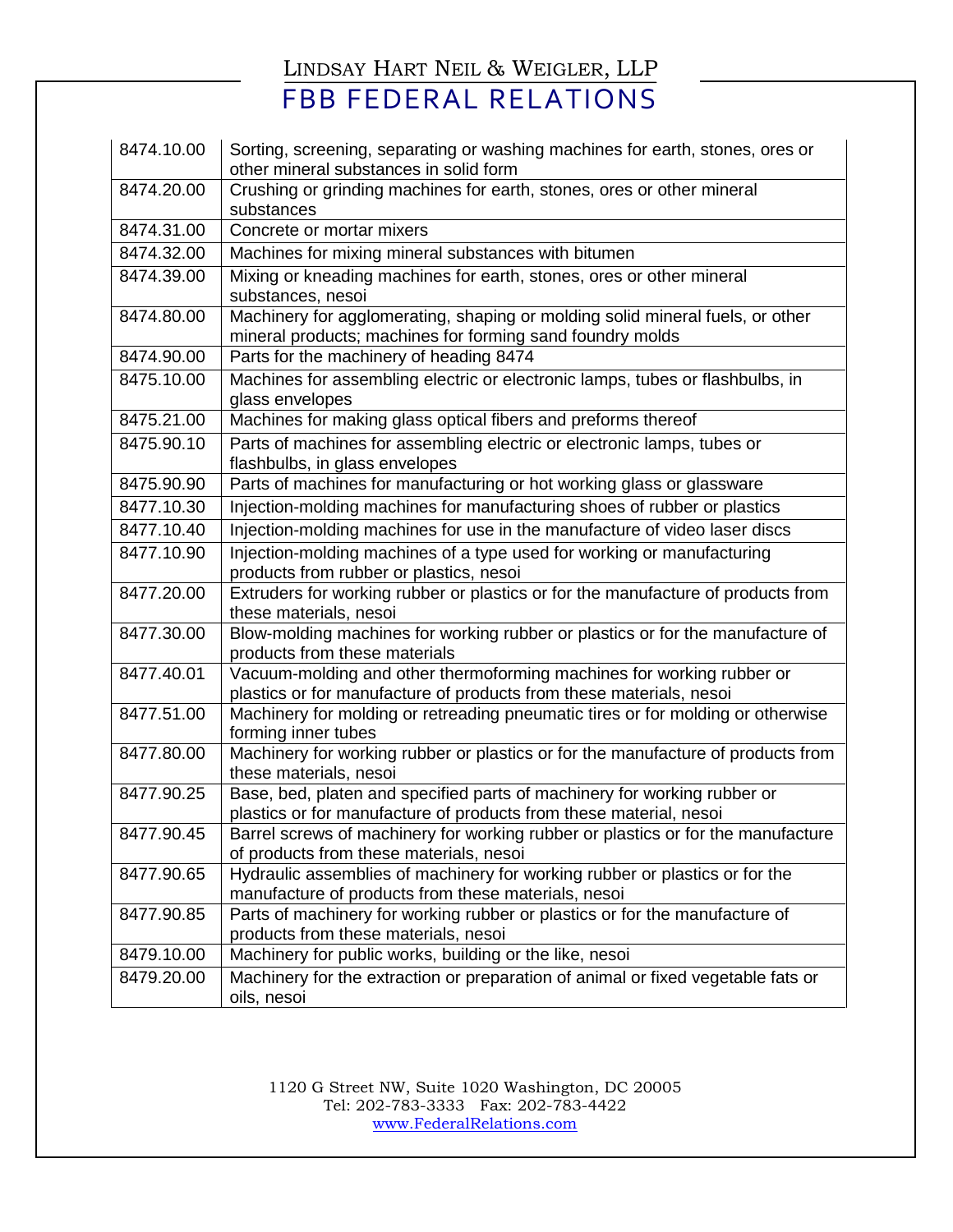| 8479.30.00 | Presses for making particle board or fiber building board of wood or other<br>ligneous materials, and mach. for treat. wood or cork, nesoi |
|------------|--------------------------------------------------------------------------------------------------------------------------------------------|
| 8479.40.00 | Rope- or cable-making machines nesoi                                                                                                       |
| 8479.50.00 | Industrial robots, not elsewhere specified or included                                                                                     |
| 8479.81.00 | Machines and mechanical appliances for treating metal, including electric wire                                                             |
|            | coil-winders, nesoi                                                                                                                        |
| 8479.82.00 | Machines for mixing, kneading, crushing, grinding, screening, sifting,                                                                     |
|            | homogenizing, emulsifying or stirring, nesoi                                                                                               |
| 8479.89.83 | Machines for the manufacture of optical media                                                                                              |
| 8479.89.92 | Automated electronic component placement machines for making printed circuit<br>assemblies                                                 |
| 8479.90.94 | Parts of machines and mechanical appliances having individual functions, not<br>specified or included elsewhere in chapter 84, nesoi       |
| 8480.20.00 | Mold bases                                                                                                                                 |
| 8480.30.00 | Molding patterns                                                                                                                           |
| 8480.41.00 | Molds for metal or metal carbides, injection or compression types                                                                          |
| 8480.49.00 | Molds for metal or metal carbides other than injection or compression types                                                                |
| 8480.50.00 | Molds for glass                                                                                                                            |
| 8480.71.10 | Molds for rubber or plastics, injection or compression types, for shoe machinery                                                           |
| 8480.71.40 | Injection or compression type molds for rubber or plastics for the manufacture of<br>semiconductor devices                                 |
| 8480.71.80 | Molds for rubber or plastics, injection or compression types, other than for shoe<br>machinery or for manufacture of semiconductor devices |
| 8481.10.00 | Pressure-reducing valves for pipes, boiler shells, tanks, vats or the like                                                                 |
| 8481.20.00 | Valves for oleohydraulic or pneumatic transmissions                                                                                        |
| 8481.30.20 | Check valves of iron or steel for pipes, boiler shells, tanks, vats or the like                                                            |
| 8481.30.90 | Check valves other than of copper or iron or steel, for pipes, boiler shells, tanks,<br>vats or the like                                   |
| 8481.40.00 | Safety or relief valves for pipes, boiler shells, tanks, vats or the like                                                                  |
| 8481.90.90 | Parts of taps, cocks, valves and similar appliances for pipes, boiler shells, tanks,<br>vats or the like, nesoi                            |
| 8482.10.50 | Ball bearings other than ball bearings with integral shafts                                                                                |
| 8482.20.00 | Tapered roller bearings, including cone and tapered roller assemblies                                                                      |
| 8482.30.00 | Spherical roller bearings                                                                                                                  |
| 8482.40.00 | Needle roller bearings                                                                                                                     |
| 8482.50.00 | Cylindrical roller bearings nesoi                                                                                                          |
| 8482.80.00 | Ball or roller bearings nesoi, including combined ball/roller bearings                                                                     |
| 8482.91.00 | Balls, needles and rollers for ball or roller bearings                                                                                     |
| 8482.99.05 | Inner or outer rings or races for ball bearings                                                                                            |
| 8482.99.15 | Inner or outer rings or races for taper roller bearings                                                                                    |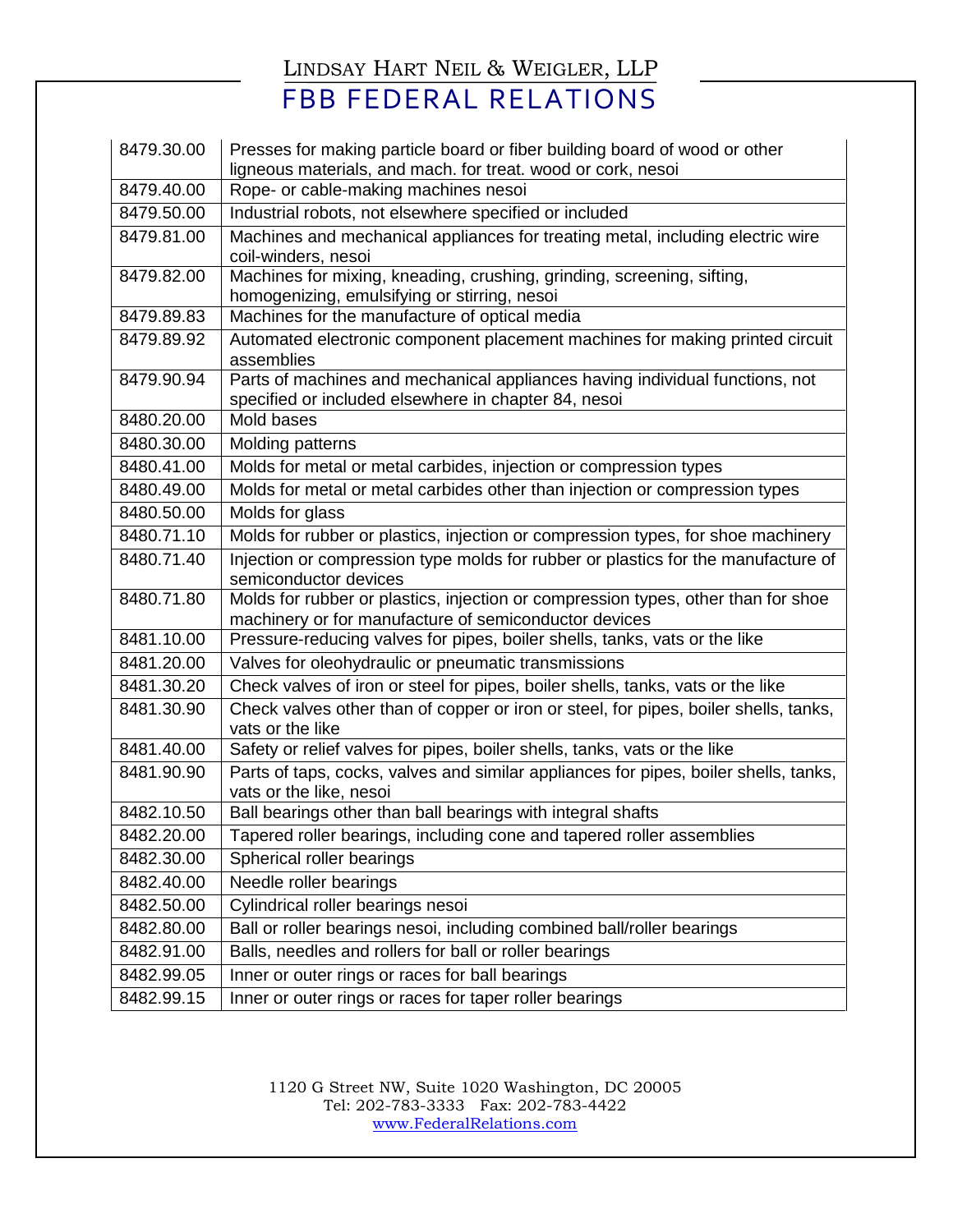| 8482.99.25 | Inner or outer rings or races for other bearings, nesoi                                                                                       |
|------------|-----------------------------------------------------------------------------------------------------------------------------------------------|
| 8482.99.35 | Parts of ball bearings (including parts of ball bearings with integral shafts), nesoi                                                         |
| 8482.99.45 | Parts of tapered roller bearings, nesoi                                                                                                       |
| 8482.99.65 | Parts of other ball or roller bearings, nesoi                                                                                                 |
| 8483.30.40 | Bearing housings of the flange, take-up, cartridge and hanger unit type                                                                       |
| 8483.40.10 | Torque converters                                                                                                                             |
| 8483.40.30 | Fixed, multiple and variable ratio speed changers, imported for use with<br>machines for making cellulosic pulp, paper or paperboard          |
| 8483.40.80 | <b>Ball or roller screws</b>                                                                                                                  |
| 8483.40.90 | Gears and gearing, other than toothed wheels, chain sprockets and other<br>transmission elements entered separately                           |
| 8483.50.60 | Flywheels, nesoi                                                                                                                              |
| 8483.50.90 | Pulleys, including pulley blocks, nesoi                                                                                                       |
| 8483.60.40 | Clutches and universal joints                                                                                                                 |
| 8483.90.10 | Chain sprockets and parts thereof                                                                                                             |
| 8483.90.20 | Parts of flange, take-up, cartridge and hanger units                                                                                          |
| 8483.90.30 | Parts of bearing housings and plain shaft bearings, nesoi                                                                                     |
| 8483.90.70 | Parts of articles of subheading 8483.20                                                                                                       |
| 8483.90.80 | Parts of transmission equipment, nesoi                                                                                                        |
| 8484.10.00 | Gaskets and similar joints of metal sheeting combined with other material or of<br>two or more layers of metal                                |
| 8484.20.00 | Mechanical seals                                                                                                                              |
| 8484.90.00 | Sets or assortments of gaskets and similar joints dissimilar in composition, put<br>up in pouches, envelopes or similar packings              |
| 8487.10.00 | Ships' or boats propellers and blades therefor                                                                                                |
| 8487.90.00 | Machinery parts, not containing electrical connectors, insulators, coils, contacts<br>or other electrical features and other parts nesoi      |
| 8501.10.40 | Electric motors of an output of under 18.65 W, other than synchronous valued<br>not over \$4 each                                             |
| 8501.20.20 | Universal AC/DC motors of an output exceeding 37.5 W but not exceeding 74.6<br>W                                                              |
| 8501.20.50 | Universal AC/DC motors of an output exceeding 735 W but under 746 W                                                                           |
| 8501.20.60 | Universal AC/DC motors of an output of 746 W or more                                                                                          |
| 8501.31.20 | DC motors nesoi, of an output exceeding 37.5 W but not exceeding 74.6 W                                                                       |
| 8501.31.50 | DC motors, nesoi, of an output exceeding 735 W but under 746 W                                                                                |
| 8501.31.60 | DC motors nesoi, of an output of 746 W but not exceeding 750 W                                                                                |
| 8501.32.45 | DC motors nesoi, of an output exceeding 14.92 kW but not exceeding 75 kW,<br>used as primary source of mechanical power for electric vehicles |
| 8501.32.55 | DC motors nesoi, of an output exceeding 14.92 kW but not exceeding 75 kW,<br>nesoi                                                            |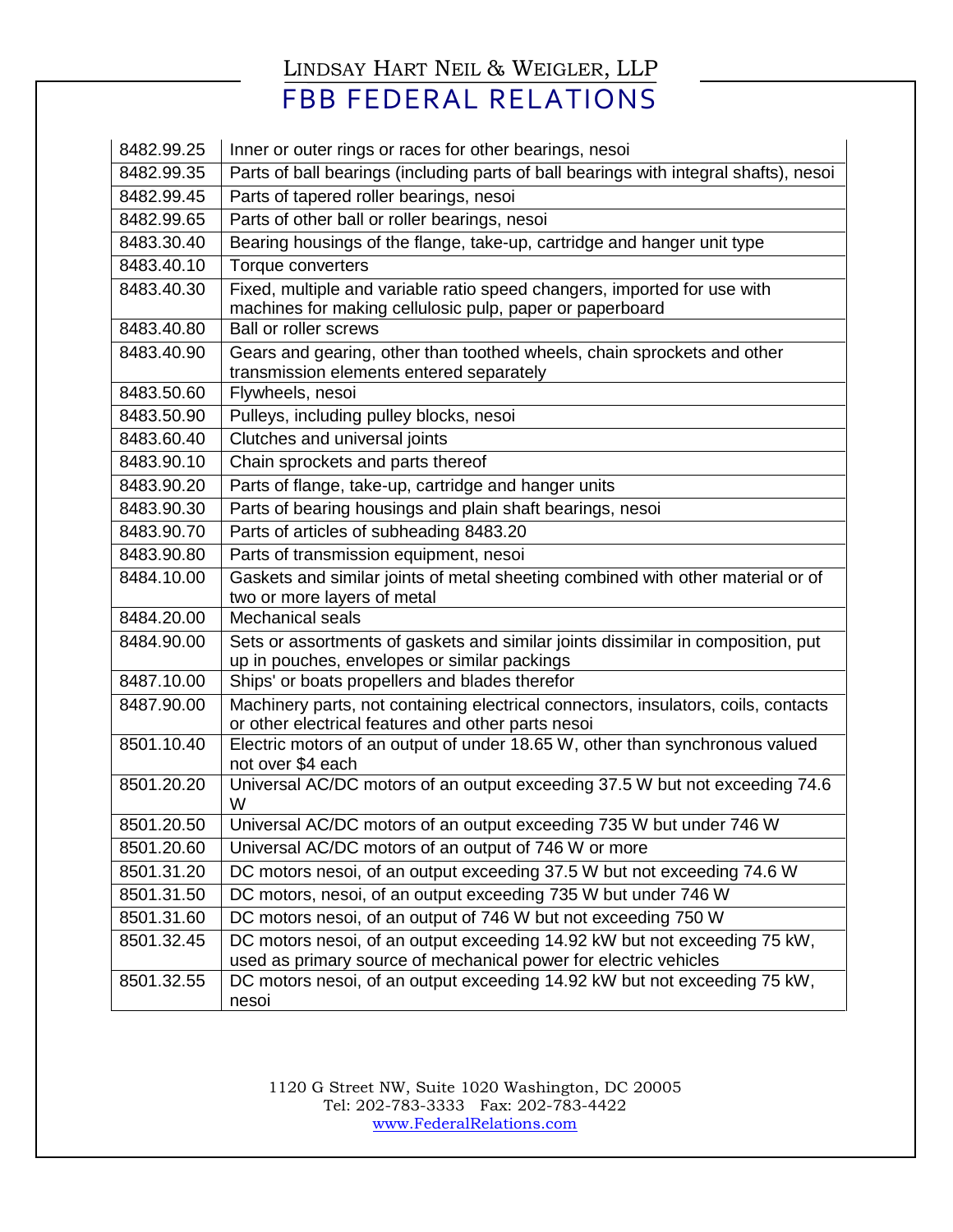| 8501.33.40 | DC motors nesoi, of an output exceeding 150 kW but not exceeding 375 kW                                                                      |
|------------|----------------------------------------------------------------------------------------------------------------------------------------------|
| 8501.33.60 | DC generators of an output exceeding 75 kW but not exceeding 375 kW                                                                          |
| 8501.34.30 | DC motors nesoi, of an output exceeding 375 kW                                                                                               |
| 8501.34.60 | DC generators of an output exceeding 375 kW                                                                                                  |
| 8501.51.20 | AC motors nesoi, multi-phase, of an output exceeding 37.5 W but not exceeding<br>74.6 W                                                      |
| 8501.51.40 | AC motors, nesoi, multi-phase, of an output exceeding 74.6 W but not<br>exceeding 735 W                                                      |
| 8501.51.50 | AC motors, nesoi, multi-phase, of an output exceeding 735 W but under 746 W                                                                  |
| 8501.51.60 | AC motors nesoi, multi-phase of an output of 746 W but not exceeding 750 W                                                                   |
| 8501.52.80 | AC motors nesoi, multi-phase, of an output exceeding 14.92 kW but not<br>exceeding 75 kW                                                     |
| 8501.53.40 | AC motors nesoi, multi-phase, of an output exceeding 75 kW but under 149.2<br>kW                                                             |
| 8501.53.80 | AC motors nesoi, multi-phase, of an output exceeding 150 kW                                                                                  |
| 8501.62.00 | AC generators (alternators) of an output exceeding 75 kVA but not exceeding<br>375 kVA                                                       |
| 8501.63.00 | AC generators (alternators) of an output exceeding 375 kVA but not exceeding<br>750 kVA                                                      |
| 8501.64.00 | AC generators (alternators) of an output exceeding 750 kVA                                                                                   |
| 8502.11.00 | Electric generating sets with compression-ignition internal-combustion piston<br>engines, of an output not exceeding 75 kVA                  |
| 8502.12.00 | Electric generating sets with compression-ignition internal-combustion piston<br>engines, of an output exceeding 75 kVA but not over 375 kVA |
| 8502.13.00 | Electric generating sets with compression-ignition internal-combustion piston<br>engines, of an output exceeding 375 kVA                     |
| 8502.31.00 | Wind-powered electric generating sets                                                                                                        |
| 8502.39.00 | Electric generating sets, nesoi                                                                                                              |
| 8502.40.00 | Electric rotary converters                                                                                                                   |
| 8503.00.20 | Commutators suitable for use solely or principally with the machines of heading<br>8501 or 8502                                              |
| 8503.00.35 | Parts of electric motors under 18.65 W, stators and rotors                                                                                   |
| 8503.00.45 | Stators and rotors for electric generators for use on aircraft                                                                               |
| 8503.00.65 | Stators and rotors for electric motors & generators of heading 8501, nesoi                                                                   |
| 8503.00.75 | Parts of electric motors under 18.65 W, other than commutators, stators or<br>rotors                                                         |
| 8503.00.90 | Parts for electric generators suitable for use on aircraft                                                                                   |
| 8504.21.00 | Liquid dielectric transformers having a power handling capacity not exceeding<br>650 kVA                                                     |
| 8504.22.00 | Liquid dielectric transformers having a power handling capacity exceeding 650<br>kVA but not exceeding 10,000 kVA                            |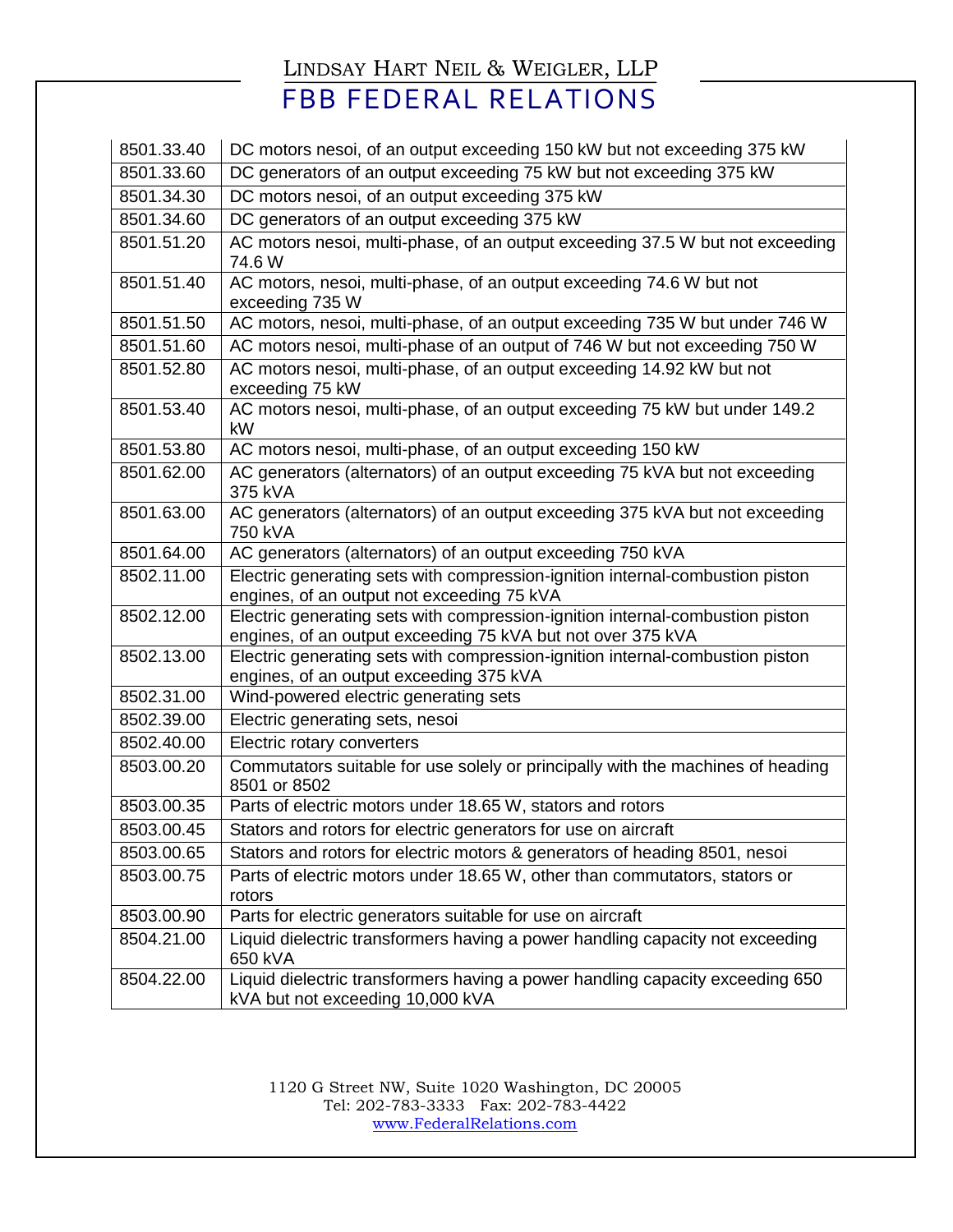#### LINDSAY HART NEIL & WEIGLER, LLP

FBB FEDERAL RELATIONS

| 8504.23.00 | Liquid dielectric transformers having a power handling capacity exceeding<br>10,000 kVA                                                    |
|------------|--------------------------------------------------------------------------------------------------------------------------------------------|
| 8504.32.00 | Electrical transformers other than liquid dielectric, having a power handling<br>capacity exceeding 1 kVA but not exceeding 16 kVA         |
| 8504.33.00 | Electrical transformers other than liquid dielectric, having a power handling<br>capacity exceeding 16 kVA but not exceeding 500 kVA       |
| 8504.34.00 | Electrical transformers other than liquid dielectric, having a power handling<br>capacity exceeding 500 kVA                                |
| 8504.40.40 | Electrical speed drive controllers for electric motors (static converters)                                                                 |
| 8504.90.41 | Parts of power supplies (other than printed circuit assemblies) for automatic<br>data processing machines or units thereof of heading 8471 |
| 8504.90.65 | Printed circuit assemblies of the goods of subheading 8504.40 or 8504.50 for<br>telecommunication apparatus                                |
| 8504.90.75 | Printed circuit assemblies of electrical transformers, static converters and<br>inductors, nesoi                                           |
| 8504.90.96 | Parts (other than printed circuit assemblies) of electrical transformers, static<br>converters and inductors                               |
| 8505.19.10 | Flexible permanent magnets, other than of metal                                                                                            |
| 8505.20.00 | Electromagnetic couplings, clutches and brakes                                                                                             |
| 8505.90.30 | Electromagnetic lifting heads                                                                                                              |
| 8505.90.40 | Electromagnetic or permanent magnet work holders and parts thereof                                                                         |
| 8505.90.70 | Electromagnets used for MRI                                                                                                                |
| 8505.90.75 | Other electromagnets and parts thereof, and parts of related electromagnetic<br>articles nesoi                                             |
| 8506.40.10 | Silver oxide primary cells and primary batteries having an external volume not<br>exceeding 300 cubic cm                                   |
| 8506.40.50 | Silver oxide primary cells and primary batteries having an external volume<br>exceeding 300 cubic cm                                       |
| 8506.50.00 | Lithium primary cells and primary batteries                                                                                                |
| 8506.60.00 | Air-zinc primary cells and primary batteries                                                                                               |
| 8506.90.00 | Parts of primary cells and primary batteries                                                                                               |
| 8507.90.80 | Parts of storage batteries, including separators therefor, other than parts of<br>lead-acid storage batteries                              |
| 8514.10.00 | Resistance heated industrial or laboratory furnaces and ovens                                                                              |
| 8514.20.60 | Industrial or laboratory microwave ovens, nesoi                                                                                            |
| 8514.20.80 | Industrial or laboratory furnaces and ovens (other than microwave) functioning<br>by induction or dielectric loss                          |
| 8514.30.10 | Industrial furnaces and ovens for making printed circuits or printed circuit<br>assemblies                                                 |
| 8514.30.90 | Industrial or laboratory electric industrial or laboratory furnaces and ovens nesoi                                                        |
| 8514.40.00 | Industrial or laboratory induction or dielectric heating equipment nesoi                                                                   |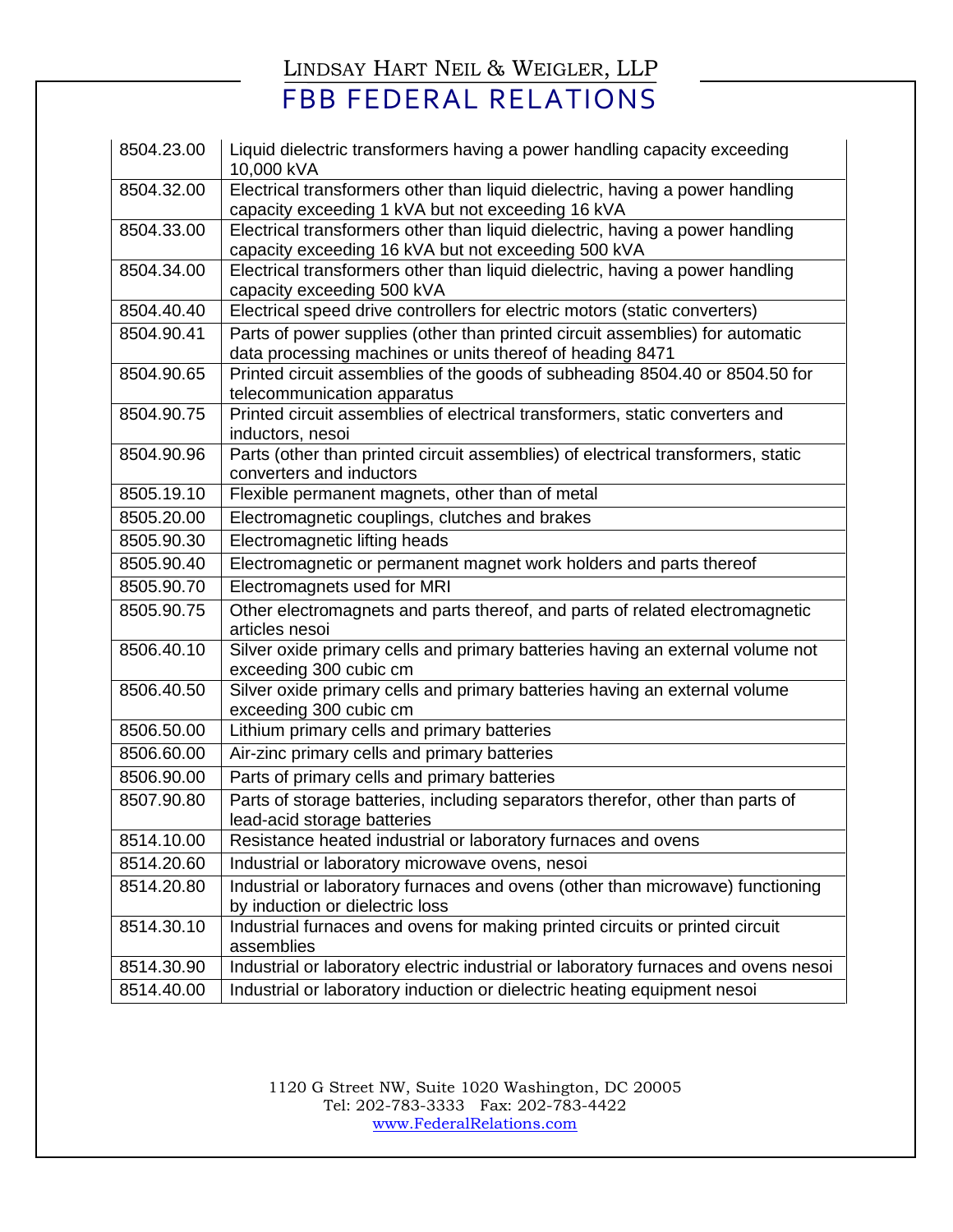| 8514.90.80 | Parts of industrial or laboratory electric furnaces and ovens and other industrial<br>or laboratory induction or dielectric heating equipment  |
|------------|------------------------------------------------------------------------------------------------------------------------------------------------|
| 8515.11.00 | Electric soldering irons and guns                                                                                                              |
| 8515.19.00 | Electric brazing or soldering machines and apparatus, other than soldering irons<br>and guns                                                   |
| 8515.21.00 | Electric machines and apparatus for resistance welding of metal, fully or partly<br>automatic                                                  |
| 8515.29.00 | Electric machines and apparatus for resistance welding of metal, other than fully<br>or partly automatic                                       |
| 8515.31.00 | Electric machines and apparatus for arc (including plasma arc) welding of<br>metals, fully or partly automatic                                 |
| 8515.39.00 | Electric machines and apparatus for arc (including plasma arc) welding of<br>metals, other than fully or partly automatic                      |
| 8515.80.00 | Electric welding apparatus nesoi, and electric machines and apparatus for hot<br>spraying metals or sintered metal carbides                    |
| 8515.90.20 | Parts of electric welding machines and apparatus                                                                                               |
| 8515.90.40 | Parts of electric soldering or brazing machines & apparatus, & electric<br>apparatus for hot spraying of metals or sintered metal carbides     |
| 8525.50.70 | Transmission apparatus for radiobroadcasting                                                                                                   |
| 8525.60.10 | Transceivers                                                                                                                                   |
| 8525.60.20 | Transmission apparatus incorporating reception apparatus, other than<br>transceivers                                                           |
| 8525.80.10 | Television cameras, gyrostabilized                                                                                                             |
| 8525.80.20 | Television cameras, studio type, other than shoulder-carried or other portable<br>cameras                                                      |
| 8526.10.00 | Radar apparatus                                                                                                                                |
| 8526.91.00 | Radio navigational aid apparatus, other than radar                                                                                             |
| 8526.92.50 | Radio remote control apparatus other than for video game consoles                                                                              |
| 8527.99.15 | Radio receivers, NESOI                                                                                                                         |
| 8527.99.40 | Reception apparatus for radiobroadcasting, NESOI                                                                                               |
| 8529.10.40 | Radar, radio navigational aid and radio remote control antennas and antenna<br>reflectors, and parts suitable for use therewith                |
| 8529.90.05 | PCBs and ceramic substrates and subassemblies thereof, for color TV, with<br>components listed in add. US note 4, chap. 85                     |
| 8529.90.06 | PCBs and ceramic substrates and subassemblies thereof, for color TV, not with<br>components listed in add. US note 4, chap. 85                 |
| 8529.90.09 | Printed circuit assemblies for television cameras                                                                                              |
| 8529.90.16 | Printed circuit assemblies which are subassemblies of radar, radio nav. aid or<br>remote control apparatus, of 2 or more parts joined together |
| 8529.90.19 | Printed circuit assemblies, nesoi, for radar, radio navigational aid or radio<br>remote control apparatus                                      |
| 8529.90.22 | Other printed circuit assemblies suitable for use solely or principally with the                                                               |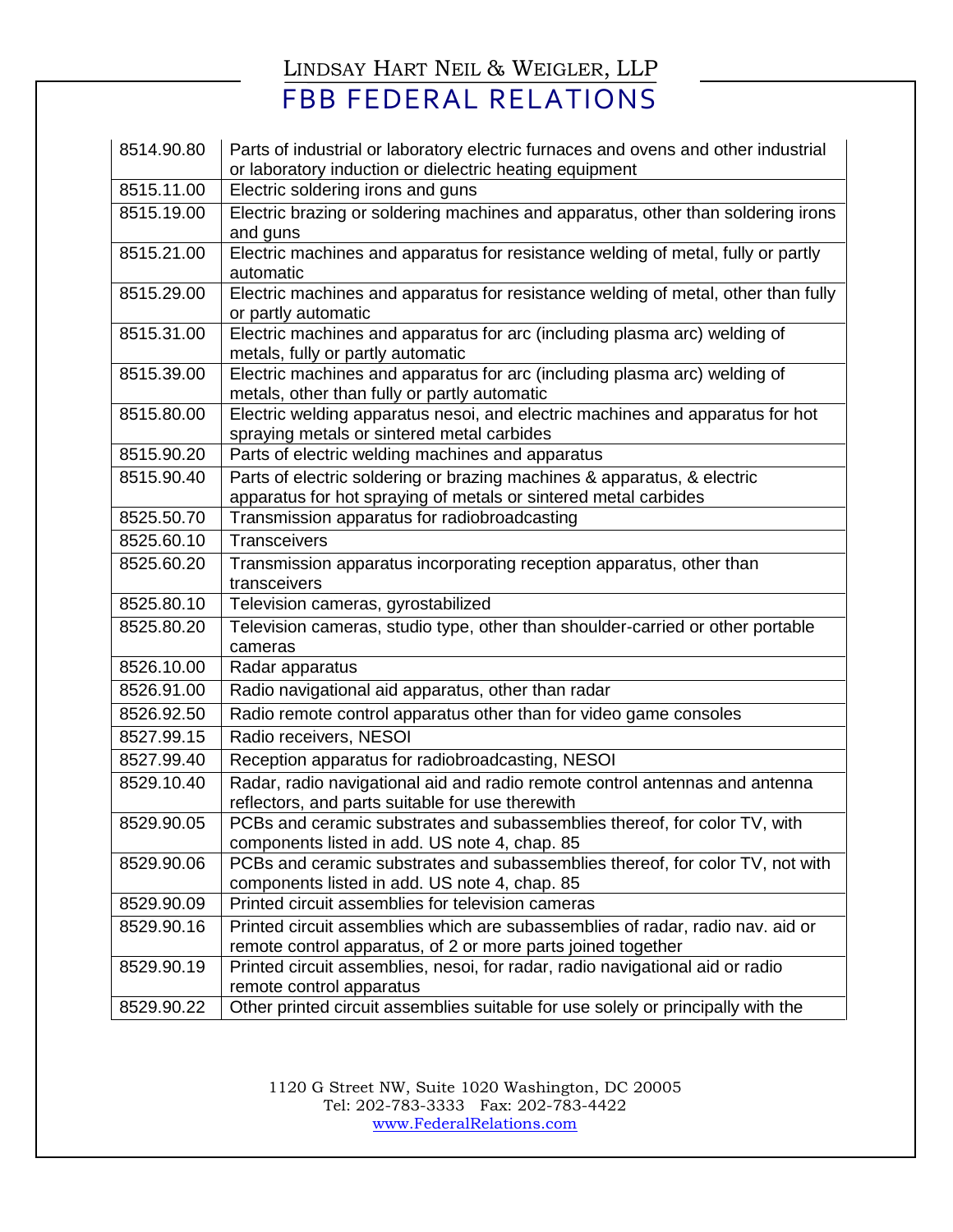|            | apparatus of headings 8525 to 8528, nesoi                                                                                                    |
|------------|----------------------------------------------------------------------------------------------------------------------------------------------|
| 8529.90.24 | Transceiver assemblies for the apparatus of subheading 8526.10, other than                                                                   |
|            | printed circuit assemblies                                                                                                                   |
| 8529.90.29 | Tuners for television apparatus, other than printed circuit assemblies                                                                       |
| 8529.90.33 | Subassies w/2 or more PCBs or ceramic substrates, as spec'd in add. US note                                                                  |
|            | 9 ch. 85, for color TV, w/components in add. US note 4, ch. 85                                                                               |
| 8529.90.46 | Combinations of PCBs and ceramic substrates and subassemblies thereof for                                                                    |
|            | color TV, w/components listed in add. U.S. note 4, chap. 85                                                                                  |
| 8529.90.63 | Parts of printed circuit assemblies (including face plates and lock latches) for<br>television cameras                                       |
| 8529.90.68 | Parts of printed circuit assemblies (including face plates and lock latches) for                                                             |
|            | television apparatus other than television cameras                                                                                           |
| 8529.90.73 | Parts of printed circuit assemblies (including face plates and lock latches) for                                                             |
|            | radar, radio navigational aid or radio remote control app.                                                                                   |
| 8529.90.78 | Mounted lenses for use in closed circuit television cameras, separately                                                                      |
|            | imported, w/ or w/o attached elec. Connectors or motors                                                                                      |
| 8529.90.81 | Other parts of television cameras, nesoi                                                                                                     |
| 8529.90.83 | Other parts of television apparatus (other than television cameras), nesoi                                                                   |
| 8529.90.89 | Subassies w/2 or more PCBs or ceramic substrates, exc. tuners or converg.                                                                    |
|            | ass'ies, for color TV, not w/components in add. US note 4, ch. 85                                                                            |
| 8529.90.93 | Parts of television apparatus, nesoi                                                                                                         |
| 8529.90.95 | Assemblies and subassemblies of radar, radio navigational aid or remote control                                                              |
|            | apparatus, of 2 or more parts joined together, nesoi                                                                                         |
| 8529.90.97 | Parts suitable for use solely or principally in radar, radio navigational aid or radio<br>remote control apparatus, nesoi                    |
| 8529.90.99 | Parts suitable for use solely or principally with the apparatus of headings 8525                                                             |
|            | to 8528, nesoi                                                                                                                               |
| 8530.10.00 | Electrical signaling, safety or traffic control equipment for railways, streetcar                                                            |
|            | lines or subways                                                                                                                             |
| 8530.80.00 | Electrical signaling, safety or traffic control equipment for roads, inland                                                                  |
|            | waterways, parking facilities, port installations or airfields                                                                               |
| 8530.90.00 | Parts for electrical signaling, safety or traffic control equipment                                                                          |
| 8532.10.00 | Fixed electrical capacitors designed for use in 50/60 Hz circuits and having a<br>reactive power handling capacity of not less than 0.5 kvar |
| 8532.21.00 | Tantalum fixed capacitors                                                                                                                    |
| 8532.22.00 | Aluminum electrolytic fixed capacitors                                                                                                       |
| 8532.23.00 | Ceramic dielectric fixed capacitors, single layer                                                                                            |
|            |                                                                                                                                              |
| 8532.24.00 | Ceramic dielectric fixed capacitors, multilayer                                                                                              |
| 8532.25.00 | Dielectric fixed capacitors of paper or plastics                                                                                             |
| 8532.29.00 | Fixed electrical capacitors, nesoi                                                                                                           |
| 8532.30.00 | Variable or adjustable (pre-set) electrical capacitors                                                                                       |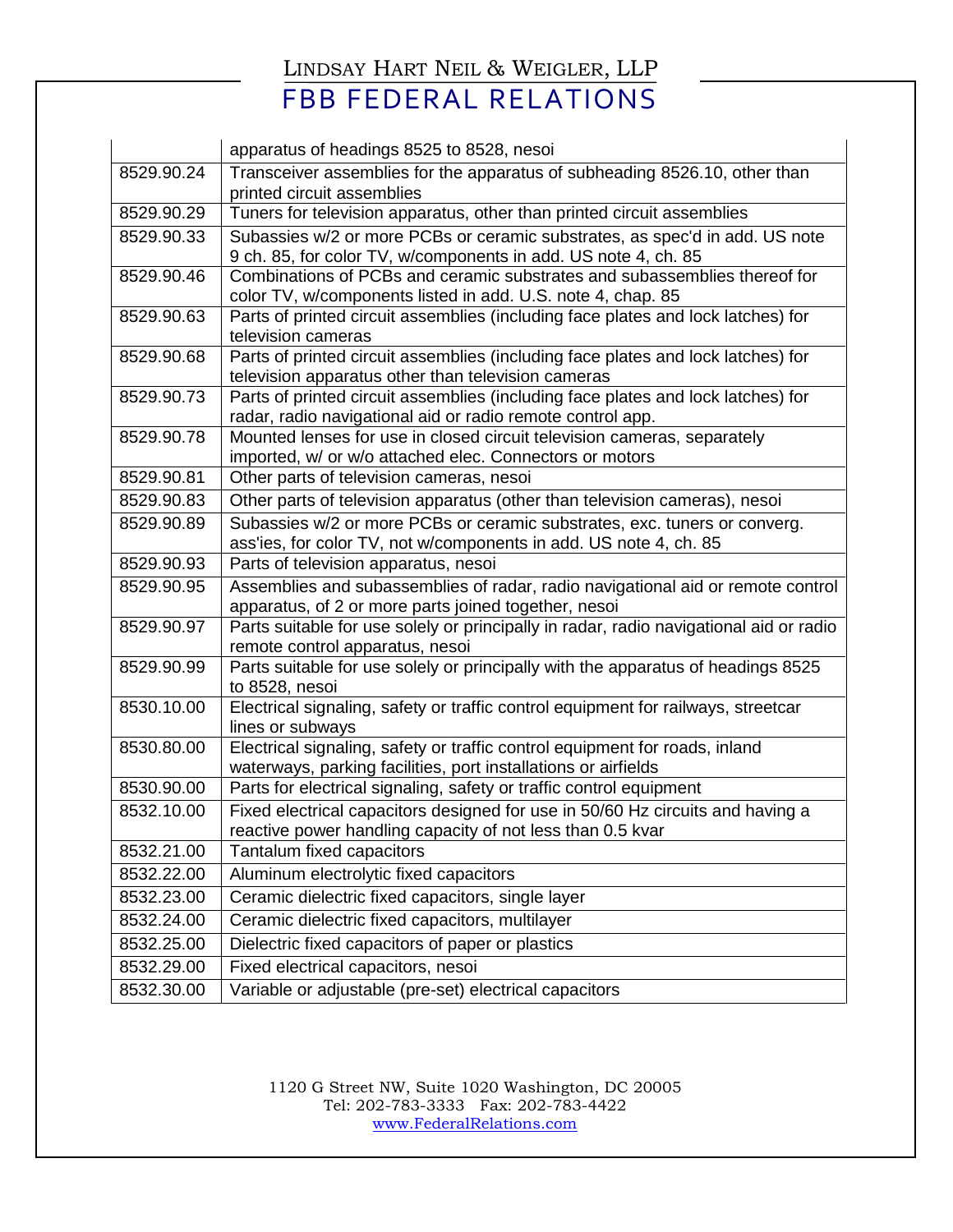| 8532.90.00 | Parts of electrical capacitors, fixed, variable or adjustable (pre-set)                                                                      |
|------------|----------------------------------------------------------------------------------------------------------------------------------------------|
| 8533.10.00 | Electrical fixed carbon resistors, composition or film types                                                                                 |
| 8533.21.00 | Electrical fixed resistors, other than composition or film type carbon resistors, for                                                        |
|            | a power handling capacity not exceeding 20 W                                                                                                 |
| 8533.29.00 | Electrical fixed resistors, other than composition or film type carbon resistors, for                                                        |
|            | a power handling capacity exceeding 20 W                                                                                                     |
| 8533.31.00 | Electrical wirewound variable resistors, including rheostats and potentiometers,<br>for a power handling capacity not exceeding 20 W         |
| 8533.40.40 | Metal oxide resistors                                                                                                                        |
| 8533.40.80 | Electrical variable resistors, other than wirewound, including rheostats and                                                                 |
|            | potentiometers                                                                                                                               |
| 8533.90.80 | Other parts of electrical resistors, including rheostats and potentiometers, nesoi                                                           |
| 8535.10.00 | Fuses, for a voltage exceeding 1,000 V                                                                                                       |
| 8535.21.00 | Automatic circuit breakers, for a voltage of less than 72.5 kV, but exceeding<br>1,000 V                                                     |
| 8535.29.00 | Automatic circuit breakers, for a voltage of 72.5 kV or more                                                                                 |
| 8535.30.00 | Isolating switches and make-and-break switches, for a voltage exceeding 1,000<br>V                                                           |
| 8535.90.40 | Electrical motor starters and electrical motor overload protector, for a voltage<br>exceeding 1,000 V                                        |
| 8535.90.80 | Electrical apparatus nesoi for switching, protecting, or making connections for                                                              |
|            | electrical circuits, for a voltage exceeding 1,000 V, nesoi                                                                                  |
| 8536.10.00 | Fuses, for a voltage not exceeding 1,000 V                                                                                                   |
| 8536.20.00 | Automatic circuit breakers, for a voltage not exceeding 1,000 V                                                                              |
| 8536.30.40 | Electrical motor overload protectors, for a voltage not exceeding 1,000 V, nesoi                                                             |
| 8536.41.00 | Relays for switching, protecting or making connections to or in electrical circuits,<br>for a voltage not exceeding 60 V                     |
| 8536.49.00 | Relays for switching, protecting or making connections to or in electrical circuits,<br>for a voltage exceeding 60 but not exceeding 1,000 V |
| 8536.50.40 | Electrical motor starters (which are switches), for a voltage not exceeding 1,000                                                            |
|            | V                                                                                                                                            |
| 8536.50.90 | Switches nesoi, for switching or making connections to or in electrical circuits,                                                            |
|            | for a voltage not exceeding 1,000 V                                                                                                          |
| 8536.69.40 | Connectors: coaxial, cylindrical multicontact, rack and panel, printed circuit,                                                              |
|            | ribbon or flat cable, for a voltage not exceeding 1,000 V                                                                                    |
| 8536.90.40 | Electrical terminals, electrical splicers and electrical couplings, wafer probers,<br>for a voltage not exceeding 1,000 V                    |
| 8536.90.85 | Other electrical apparatus nesoi, for switching or making connections to or in                                                               |
|            | electrical circuits, for a voltage not exceeding 1,000 V, nesoi                                                                              |
| 8537.10.60 | Boards, panels, etc., equipped with apparatus for electric control, for a voltage                                                            |
|            | not exceeding 1,000, motor control centers                                                                                                   |
| 8537.10.80 | Touch screens without display capabilities for incorporation in apparatus having                                                             |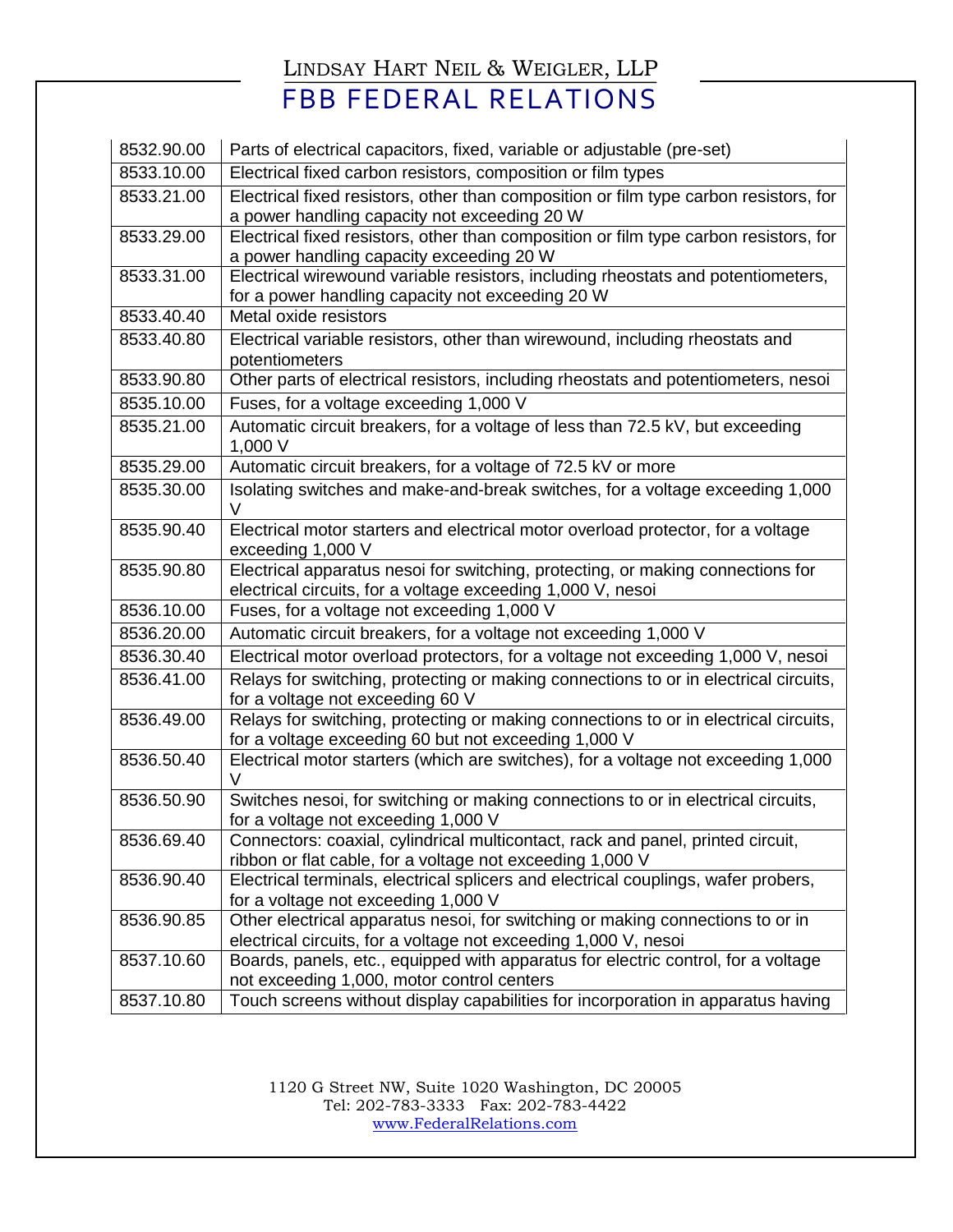|            | a display                                                                                                             |
|------------|-----------------------------------------------------------------------------------------------------------------------|
| 8537.20.00 | Boards, panels, consoles, desks, cabinets and other bases, equipped with                                              |
|            | apparatus for electric control, for a voltage exceeding 1,000 V                                                       |
| 8538.10.00 | Parts of boards, panels, consoles, desks, cabinets and other bases for the                                            |
|            | goods of heading 8537, not equipped with their apparatus                                                              |
| 8538.90.40 | Parts for articles of 8535.90.40, 8536.30.40 or 8536.50.40, of ceramic or                                             |
|            | metallic materials, mech. or elec. reactive to changes in temp.                                                       |
| 8538.90.60 | Molded parts nesoi, suitable for use solely or principally with the apparatus of<br>heading 8535, 8536 or 8537        |
| 8538.90.81 | Other parts nesoi, suitable for use solely or principally with the apparatus of                                       |
|            | heading 8535, 8536 or 8537                                                                                            |
| 8539.41.00 | Arc lamps                                                                                                             |
| 8539.90.00 | Parts of electrical filament or discharge lamps                                                                       |
| 8540.79.10 | Klystron tubes                                                                                                        |
| 8540.79.20 | Microwave tubes (other than magnetrons or klystrons) excluding grid-controlled<br>tubes                               |
| 8540.89.00 | Thermionic, cold cathode or photocathode tubes, nesoi                                                                 |
| 8541.21.00 | Transistors, other than photosensitive transistors, with a dissipation rating of                                      |
|            | less than 1 W                                                                                                         |
| 8541.29.00 | Transistors, other than photosensitive transistors, with a dissipation rating of 1<br>W or more                       |
| 8541.30.00 | Thyristors, diacs and triacs, other than photosensitive devices                                                       |
| 8541.40.20 | Light-emitting diodes (LED's)                                                                                         |
| 8541.40.70 | Photosensitive transistors                                                                                            |
|            |                                                                                                                       |
| 8541.40.80 | Photosensitive semiconductor devices nesoi, optical coupled isolators                                                 |
| 8541.40.95 | Photosensitive semiconductor devices nesoi, other                                                                     |
| 8541.50.00 | Semiconductor devices other than photosensitive semiconductor devices, nesoi                                          |
| 8541.60.00 | Mounted piezoelectric crystals                                                                                        |
| 8541.90.00 | Parts of diodes, transistors, similar semiconductor devices, photosensitive                                           |
| 8543.10.00 | semiconductor devices, LED's and mounted piezoelectric crystals                                                       |
|            | Electrical particle accelerators                                                                                      |
| 8543.20.00 | Electrical signal generators                                                                                          |
| 8543.30.20 | Electrical machines and apparatus for electroplating, electrolysis, or<br>electrophoresis for making printed circuits |
| 8543.30.90 | Other electrical machines and apparatus for electroplating, electrolysis, or                                          |
|            | electrophoresis                                                                                                       |
| 8543.70.20 | Physical vapor deposition apparatus, nesoi                                                                            |
| 8543.70.42 | Flight data recorders                                                                                                 |
| 8543.70.60 | Electrical machines and apparatus nesoi, designed for connection to telegraphic                                       |
|            | or telephonic apparatus, instruments or networks                                                                      |
| 8543.70.80 | Microwave amplifiers                                                                                                  |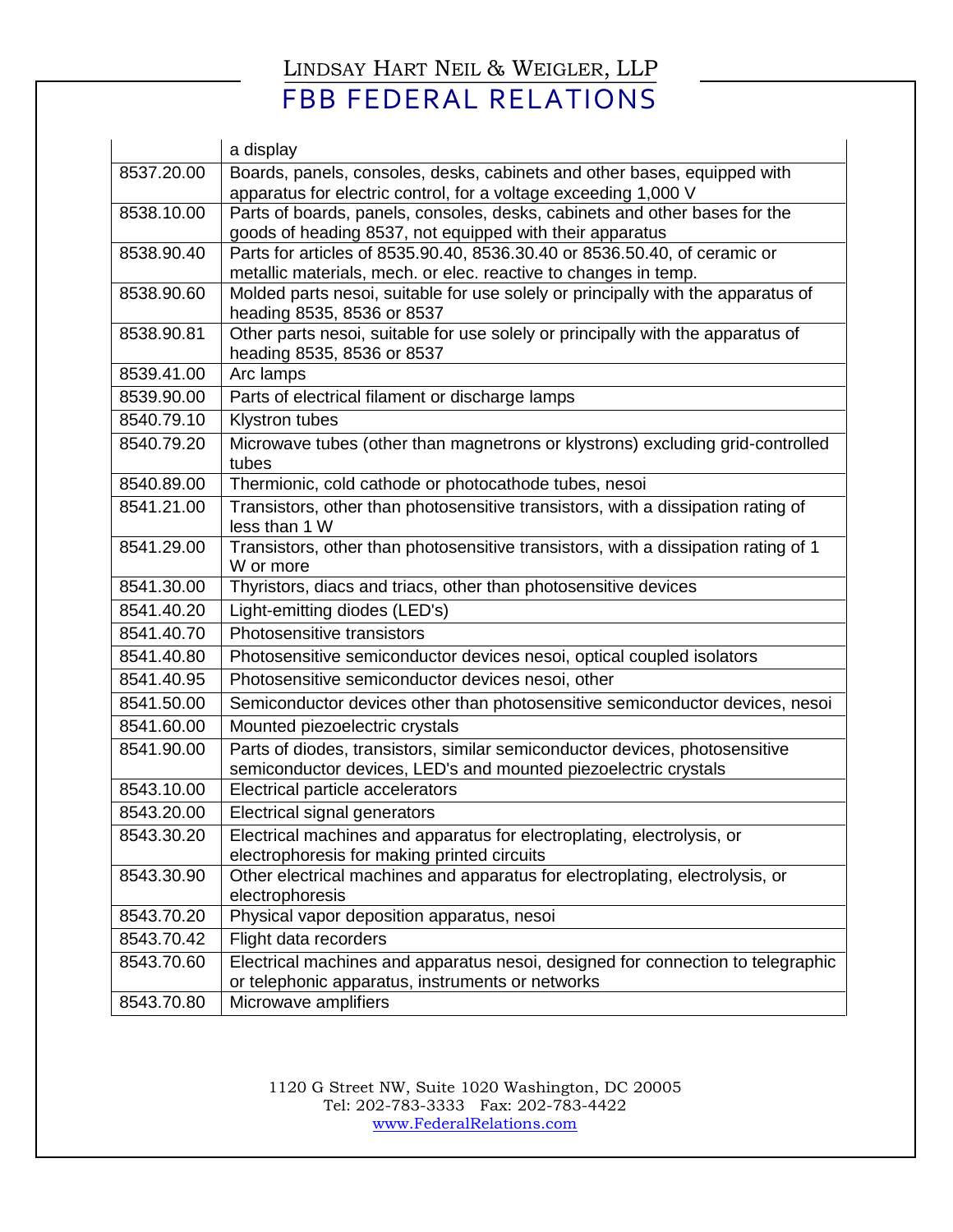| 8543.70.95 | Touch screens without display capabilities for incorporation in apparatus having<br>a display                                                 |
|------------|-----------------------------------------------------------------------------------------------------------------------------------------------|
| 8543.70.97 | Plasma cleaner machines that remove organic contaminants from electron<br>microscopy specimens and holders                                    |
| 8543.90.12 | Parts of physical vapor deposition apparatus of subheading 8543.70                                                                            |
| 8543.90.15 | Assemblies and subassemblies for flight data recorders, consisting of 2 or more<br>parts pieces fastened together, printed circuit assemblies |
| 8543.90.35 | Assemblies and subassemblies for flight data recorders, consisting of 2 or more<br>parts pieces fastened together, not printed circuit assys. |
| 8543.90.65 | Printed circuit assemblies of flat panel displays other than for reception<br>apparatus for television of heading 8528                        |
| 8543.90.68 | Printed circuit assemblies of electrical machines and apparatus, having<br>individual functions, nesoi                                        |
| 8544.11.00 | Insulated (including enameled or anodized) winding wire, of copper                                                                            |
| 8544.19.00 | Insulated (including enameled or anodized) winding wire, other than of copper                                                                 |
| 8544.30.00 | Insulated ignition wiring sets and other wiring sets of a kind used in vehicles,<br>aircraft or ships                                         |
| 8544.49.30 | Insulated electric conductors nesoi, of copper, for a voltage not exceeding 1,000<br>V, not fitted with connectors                            |
| 8544.49.90 | Insulated electric conductors nesoi, not of copper, for a voltage not exceeding<br>1,000 V, not fitted with connectors                        |
| 8544.60.20 | Insulated electric conductors nesoi, for a voltage exceeding 1,000 V, fitted with<br>connectors                                               |
| 8544.60.40 | Insulated electric conductors nesoi, of copper, for a voltage exceeding 1,000 V,<br>not fitted with connectors                                |
| 8544.70.00 | Optical fiber cables made up of individually sheathed fibers                                                                                  |
| 8601.10.00 | Rail locomotives powered from an external source of electricity                                                                               |
| 8603.10.00 | Self-propelled railway or tramway coaches, vans and trucks (o/than those of<br>8604), powered from an external source of electricity          |
| 8603.90.00 | Self-propelled railway or tramway coaches, vans and trucks (o/than those of<br>8604), o/than powered from an external source of electricity   |
| 8604.00.00 | Railway or tramway maintenance or service vehicles, whether or not self-<br>propelled                                                         |
| 8607.12.00 | Parts of railway/tramway locomotives/rolling stock, truck assemblies for other<br>than self-propelled vehicles                                |
| 8607.19.06 | Parts of railway/tramway locomotives/rolling stock, parts of axles                                                                            |
| 8607.19.12 | Parts of railway/tramway locomotives/rolling stock, wheels, whether or not fitted<br>with axles                                               |
| 8607.19.15 | Parts of railway/tramway locomotives/rolling stock, parts of wheels                                                                           |
| 8607.19.90 | Parts of railway/tramway locomotives/rolling stock, parts of truck assemblies for<br>self-propelled vehicles or for non-self-propelled nesoi  |
| 8607.21.10 | Parts of railway/tramway locomotives/rolling stock, air brakes & parts thereof for                                                            |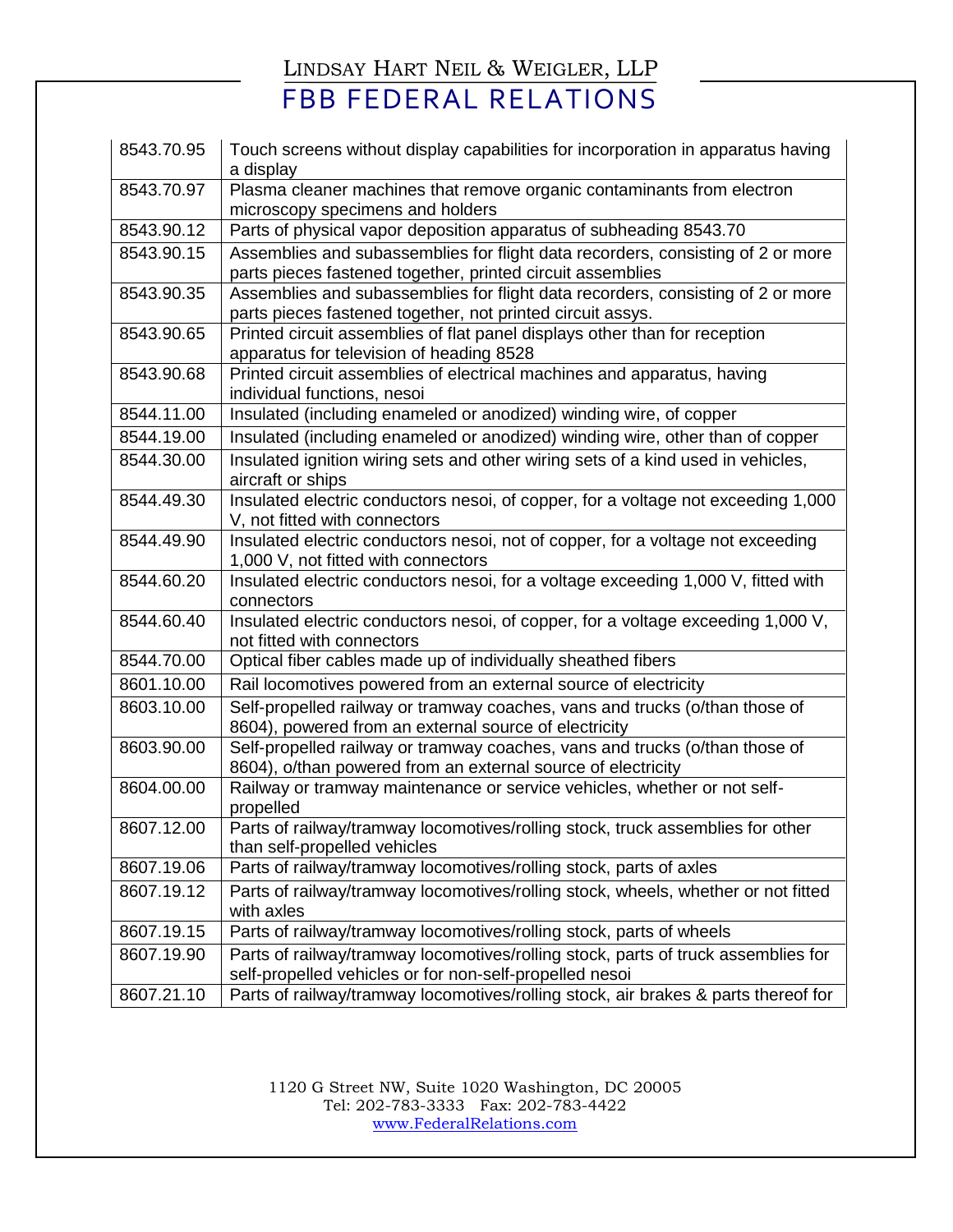|            | non-self-propelled passenger coaches or freight cars                                                         |
|------------|--------------------------------------------------------------------------------------------------------------|
| 8607.21.50 | Parts of railway/tramway locomotives/rolling stock, air brakes & parts thereof for                           |
|            | self-propelled vehicles or non-self-propelled stock nesoi                                                    |
| 8607.29.10 | Parts of railway/tramway locomotives/rolling stock, pts of brakes (o/than air                                |
|            | brakes) for non-self-propelled passenger coaches or freight                                                  |
| 8607.29.50 | Parts of railway/tramway locomotives/rolling stock, pts of brakes (o/th air                                  |
|            | brakes) for self-propelled vehicles or non-self-propelled nesoi                                              |
| 8607.91.00 | Parts, nesoi, of railway/tramway locomotives                                                                 |
| 8607.99.10 | Parts (o/than brake regulators) nesoi, of railway/tramway, non-self-propelled                                |
|            | passenger coaches or freight cars                                                                            |
| 8607.99.50 | Parts, nesoi, of railway or tramway rolling stock, nesoi                                                     |
| 8608.00.00 | Railway or tramway track fixtures and fittings; mechanical signaling, safety or                              |
|            | traffic control equipment of all kinds nesoi; parts thereof                                                  |
| 8701.10.01 | Single axle tractors, other than tractors of 8709                                                            |
| 8701.30.10 | Track-laying tractors, suitable for agricultural use                                                         |
| 8702.10.31 | Motor vehicles w/diesel engine, to transport 16 or more persons, incl driver                                 |
| 8702.10.61 | Motor vehicles w/diesel engine, to transport 10 to 15 persons, incl driver                                   |
| 8702.20.31 | Motor vehicles w/diesel engine & electric motor, to transport 16 or more                                     |
|            | persons, incl driver                                                                                         |
| 8702.20.61 | Motor vehicles w/diesel engine & electric motor, to transport 10 to 15 persons,                              |
|            | incl driver                                                                                                  |
| 8702.30.31 | Motor vehicles w/spark-ign. IC recip. piston engine & electric motor, to transport                           |
|            | 16 or more persons, incl driver                                                                              |
| 8702.30.61 | Motor vehicles w/spark-ign. IC recip. piston engine & electric motor, to transport                           |
|            | 10 to 15 persons, incl driver                                                                                |
| 8702.40.31 | Motor vehicles w/electric motor, to transport 16 or more persons, incl driver                                |
| 8702.40.61 | Motor vehicles w/electric motor, to transport 10 to 15 persons, incl driver                                  |
| 8702.90.31 | Motor vehicles nesoi, to transport 16 or more persons, incl driver                                           |
| 8702.90.61 | Motor vehicles nesoi, to transport 10 to 15 persons, incl driver                                             |
| 8703.21.01 | Motor vehicles to transport persons, w/spark-ign. IC recip. piston engine, w/cyl                             |
|            | capacity $\leq$ 1, 000 cc                                                                                    |
| 8703.22.01 | Motor vehicles to transport persons, w/spark-ign. IC recip. piston engine, w/cyl                             |
|            | capacity $> 1$ , 000cc but $\lt=1$ , 500cc                                                                   |
| 8703.23.01 | Motor vehicles to transport persons, w/spark-ign. IC recip. piston engine, w/cyl                             |
|            | capacity $>1$ , 500cc but $<=3$ , 000cc                                                                      |
| 8703.24.01 | Motor vehicles to transport persons, w/spark-ign. IC recip. piston engine, w/cyl<br>capacity $>3$ , 000 $cc$ |
| 8703.31.01 | Motor vehicles to transport persons, w/diesel engines, of a cylinder capacity <=                             |
|            | 1,500cc                                                                                                      |
| 8703.32.01 | Motor vehicles to transport persons, w/diesel engines, of a cylinder capacity > 1,                           |
|            | 500cc but $\leq$ 2, 500cc                                                                                    |
| 8703.33.01 | Motor vehicles to transport persons, w/diesel engines, of a cylinder capacity $> 2$ ,                        |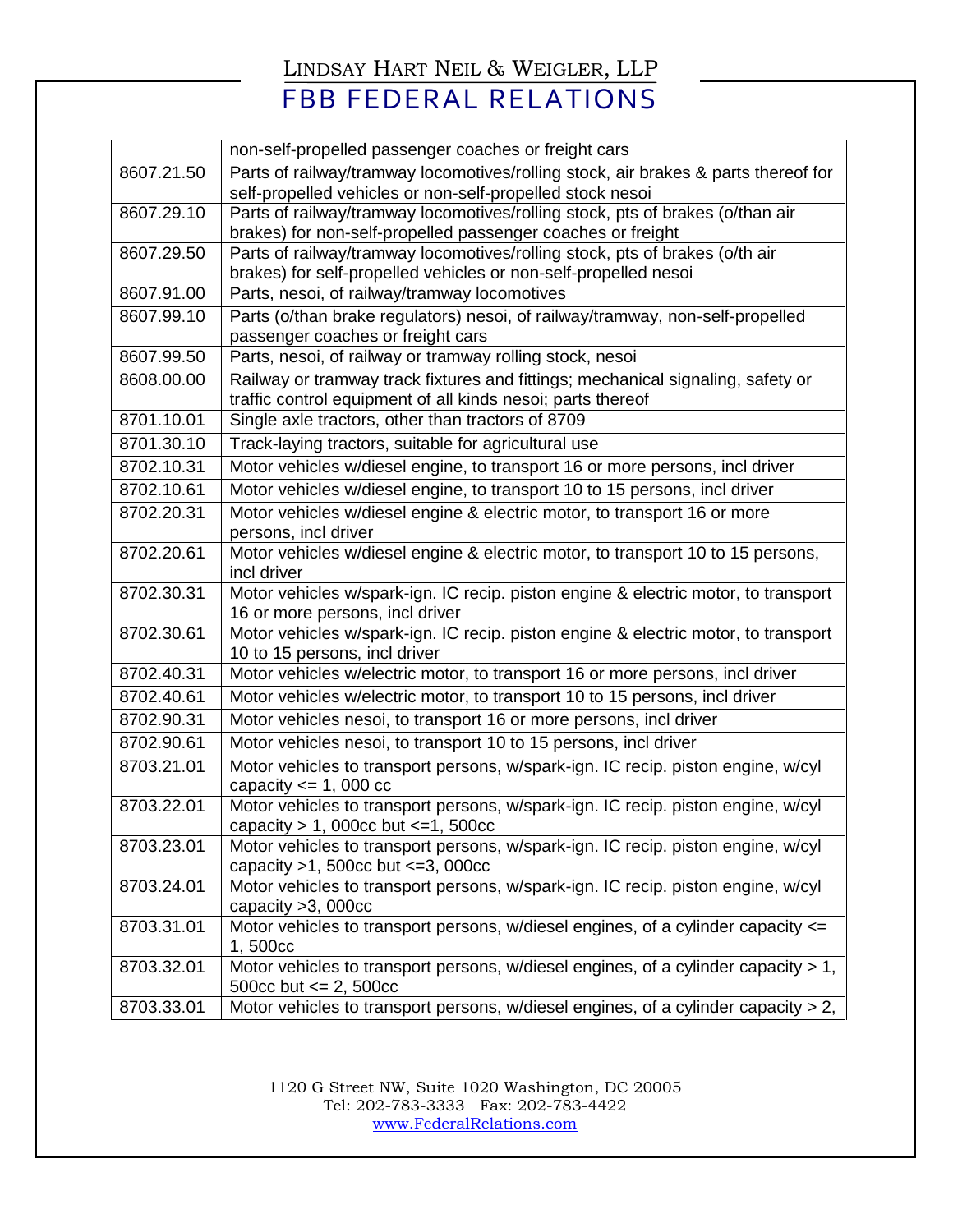|            | 500cc                                                                                                                         |
|------------|-------------------------------------------------------------------------------------------------------------------------------|
| 8703.40.00 | Motor vehicles to transport persons, w/spark-ign. IC recip. piston engine & elec                                              |
|            | motor incapable of charge by plug to external source                                                                          |
| 8703.50.00 | Motor vehicles to transport persons, w/diesel engine & elec motor incapable of                                                |
|            | charge by plug to external source                                                                                             |
| 8703.60.00 | Motor vehicles to transport persons, w/spark-ign. IC recip. piston engine & elec                                              |
|            | motor capable of charge by plug to external source                                                                            |
| 8703.70.00 | Motor vehicles to transport persons, w/diesel engine & elec motor capable of<br>charge by plug to external source             |
| 8703.80.00 | Motor vehicles to transport persons, w/electric motor for propulsion                                                          |
| 8703.90.01 | Motor vehicles to transport persons, nesoi                                                                                    |
| 8704.10.10 | Mtr. vehicles for transport of goods, cab chassis for dumpers designed for off-                                               |
|            | highway use                                                                                                                   |
| 8704.10.50 | Mtr. vehicles for transport of goods, complete dumpers designed for off-highway<br>use                                        |
| 8704.21.00 | Mtr. vehicles for transport of goods, w/compress.-ign. int. combust. recip. piston                                            |
|            | engine, w/G.V.W. not over 5 metric tons                                                                                       |
| 8704.22.10 | Mtr. vehicles for transport of goods, cab chassis, w/compress.-ign. int. combust.                                             |
|            | recip. piston engine, w/G.V.W. o/5 but n/o 20 metric tons                                                                     |
| 8704.22.50 | Mtr. vehicl. for transport of goods (o/than cab chassis), w/compress.-ign. int.                                               |
|            | combust. recip. piston engine, w/G.V.W. o/5 but n/o 20 mtons                                                                  |
| 8704.23.00 | Mtr. vehicles for transport of goods, w/compress.-ign. int. combust. recip. piston<br>engine, w/G.V.W. over 20 metric tons    |
| 8704.31.00 | Mtr. vehicles for transport of goods, w/spark.-ign. int. combust. recip. piston                                               |
|            | engine, w/G.V.W. not over 5 metric tons                                                                                       |
| 8704.32.00 | Mtr. vehicles for transport of goods, w/spark.-ign. int. combust. recip. piston                                               |
|            | engine, w/G.V.W. over 5 metric tons                                                                                           |
| 8705.30.00 | Mtr. vehicles (o/than for transport of persons or of goods), fire fighting vehicles                                           |
| 8705.40.00 | Mtr. vehicles (o/than for transport of persons or of goods), concrete mixers                                                  |
| 8706.00.25 | Chassis fitted w/engines, for mtr. vehicles of heading 8705                                                                   |
| 8706.00.30 | Chassis fitted w/engines, for tractors suitable for agricultural use                                                          |
| 8709.11.00 | Electrical, self-propelled, works trucks, not fitted w/lift. equip. and tractors of type                                      |
|            | used on railway station platforms                                                                                             |
| 8709.19.00 | Non-electrical, self-propelled, works trucks, not fitted w/lift. equip. and tractors of                                       |
|            | type used on railway station platforms                                                                                        |
| 8709.90.00 | Parts of self-propelled works trucks, not fitted w/lift. equip. and tractors of the<br>type used on railway station platforms |
| 8711.50.00 | Motorcycles (incl. mopeds) and cycles, fitted w/recip. internal-combustion piston                                             |
|            | engine w/capacity o/800 cc                                                                                                    |
| 8802.11.00 | Helicopters, with an unladen weight not over 2,000 kg                                                                         |
| 8802.12.00 | Helicopters, with an unladen weight over 2,000 kg                                                                             |
| 8802.20.00 | Airplanes and other powered aircraft, nesoi, with an unladen weight not over                                                  |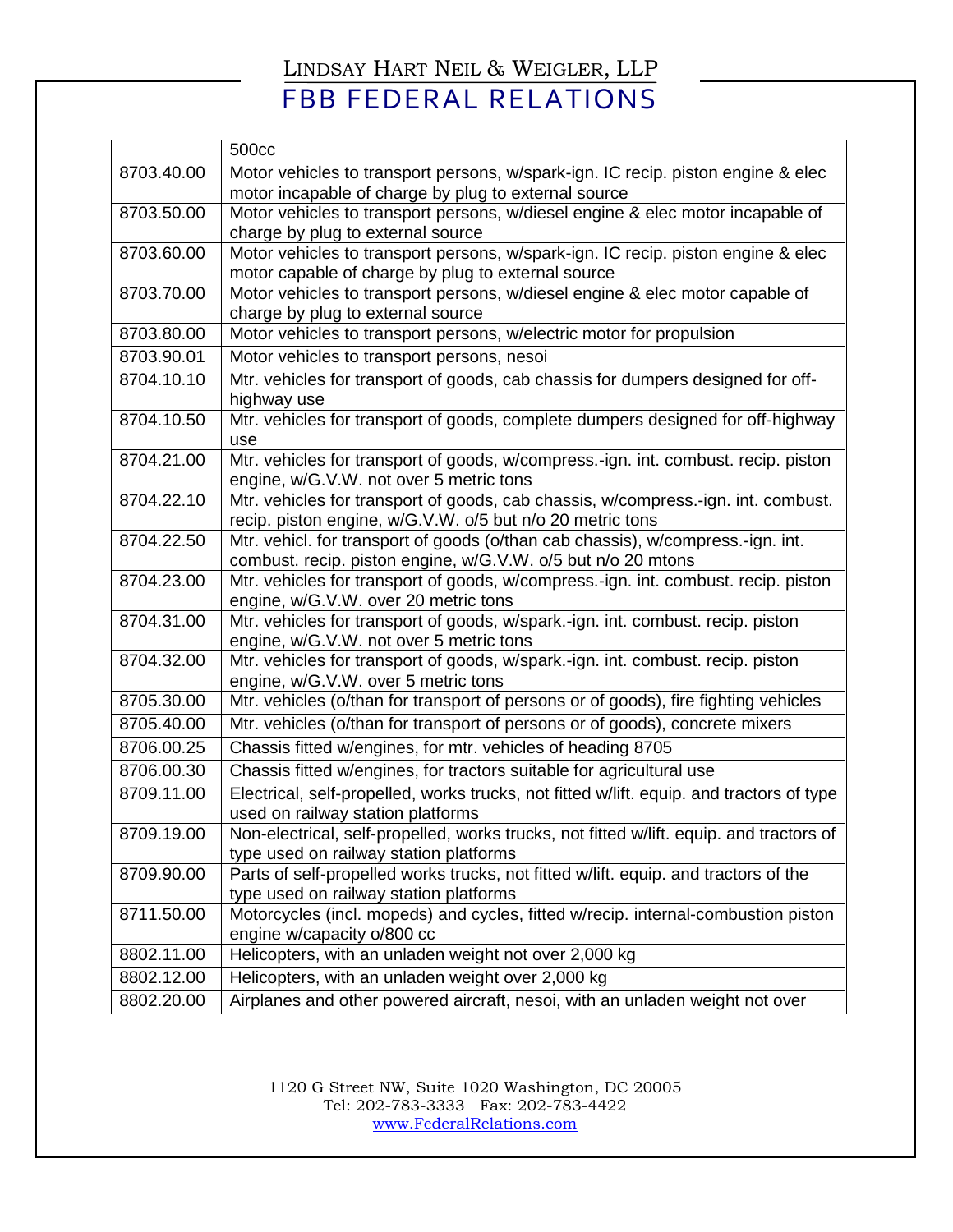|            | 2,000 kg                                                                                                                                       |
|------------|------------------------------------------------------------------------------------------------------------------------------------------------|
| 8802.30.00 | Airplanes and other powered aircraft, nesoi, with an unladen weight over 2,000                                                                 |
|            | kg but not over 15,000 kg                                                                                                                      |
| 8802.40.00 | Airplanes and other powered aircraft, nesoi, with an unladen weight over 15,000<br>kg                                                          |
| 8802.60.30 | <b>Communication satellites</b>                                                                                                                |
| 8802.60.90 | Spacecraft, including satellites (o/than communication satellites), and suborbital<br>and spacecraft launch vehicles                           |
| 8803.10.00 | Parts of airplanes and other aircraft, propellers and rotors and parts thereof                                                                 |
| 8803.20.00 | Parts of airplanes and other aircraft, undercarriages and parts thereof                                                                        |
| 8803.30.00 | Parts of airplanes and helicopters, nesoi                                                                                                      |
| 8803.90.30 | Parts of communication satellites                                                                                                              |
| 8803.90.90 | Parts of aircraft (o/than airplanes and helicopters), spacecraft (o/than comm.<br>satell.) and suborbital and launch vehicles, nesoi           |
| 8805.10.00 | Aircraft launching gear and parts thereof; deck-arrestors or similar gear and<br>parts thereof                                                 |
| 8805.21.00 | Air combat ground flying simulators and parts thereof                                                                                          |
| 8805.29.00 | Ground flying trainers and parts thereof, other than air combat simulators                                                                     |
| 8901.10.00 | Vessels, designed for the transport of persons, cruise ships, excursion boats<br>and similar vessels; ferry boats of all kinds                 |
| 8901.20.00 | Vessels, designed for the transport of goods, tankers                                                                                          |
| 8901.90.00 | Vessels, designed for the transport of goods or for the transport of both persons<br>and goods, nesoi                                          |
| 8902.00.00 | Vessels, fishing; factory ships and other vessels for processing or preserving<br>fishery products                                             |
| 8904.00.00 | Vessels, tugs and pusher craft                                                                                                                 |
| 8905.10.00 | Vessels, dredgers                                                                                                                              |
| 8905.20.00 | Floating or submersible drilling or production platforms                                                                                       |
| 8905.90.50 | Vessels, light-vessels, fire-floats, floating cranes, & other vessels nesoi, the<br>navigability of which is subsidiary to their main function |
| 8906.90.00 | Vessels (including lifeboats other than row boats), nesoi                                                                                      |
| 8908.00.00 | Vessels and other floating structures for breaking up (scrapping)                                                                              |
| 9002.90.20 | Prisms, mounted, for optical uses                                                                                                              |
| 9002.90.40 | Mirrors, mounted, for optical uses                                                                                                             |
| 9002.90.70 | Half-tone screens, mounted, designed for use in engraving or photographic<br>processes                                                         |
| 9002.90.95 | Mounted optical elements, nesoi; parts and accessories of mounted optical<br>elements, nesoi                                                   |
| 9011.10.40 | Stereoscopic microscopes, provided with a means for photographing the image                                                                    |
| 9011.10.80 | Stereoscopic microscopes, other than those provided with a means for<br>photographing the image                                                |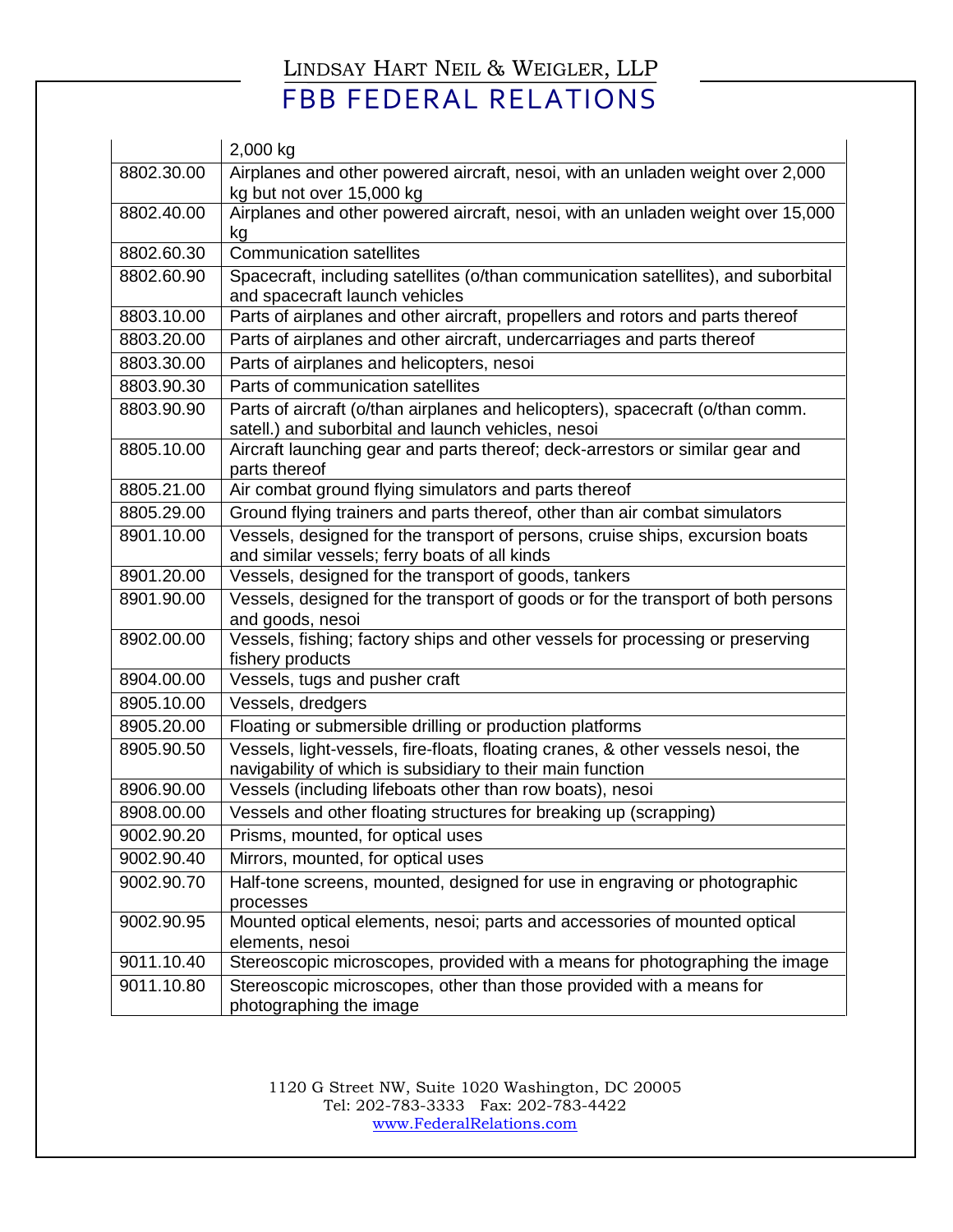#### LINDSAY HART NEIL & WEIGLER, LLP

FBB FEDERAL RELATIONS

| 9011.20.40 | Microscopes for microphotography, microcinematography or microprojection,<br>provided with a means for photographing the image          |
|------------|-----------------------------------------------------------------------------------------------------------------------------------------|
| 9011.90.00 | Parts and accessories for compound optical microscopes, including those for<br>microphotography, microcinematography or microprojection |
| 9012.10.00 | Microscopes other than optical microscopes; diffraction apparatus                                                                       |
| 9012.90.00 | Parts and accessories for microscopes other than optical microscopes, and for                                                           |
|            | diffraction apparatus                                                                                                                   |
| 9013.10.45 | Telescopes as parts of machines, appliances, etc. of chapter 90 or section XVI                                                          |
| 9013.20.00 | Lasers, other than laser diodes                                                                                                         |
| 9013.80.70 | Liquid crystal and other optical flat panel displays other than for articles of<br>heading 8528, nesoi                                  |
| 9014.10.70 | Electrical direction finding compasses                                                                                                  |
| 9014.20.20 | Optical instruments and appliances (other than compasses) for aeronautical or<br>space navigation                                       |
| 9014.20.40 | Automatic pilots for aeronautical or space navigation                                                                                   |
| 9014.20.60 | Electrical instruments and appliances (other than compasses) for aeronautical<br>or space navigation                                    |
| 9014.20.80 | Nonelectrical instruments and appliances (other than compasses) for<br>aeronautical or space navigation                                 |
| 9014.80.10 | Optical navigational instruments, nesoi                                                                                                 |
| 9014.80.20 | Ships' logs and depth-sounding apparatus                                                                                                |
| 9014.80.40 | Electrical navigational instruments and appliances, nesoi                                                                               |
| 9014.80.50 | Nonelectrical navigational instruments and appliances, nesoi                                                                            |
| 9014.90.10 | Parts and accessories of automatic pilots for aeronautical or space navigation of<br>subheading 9014.20.40                              |
| 9014.90.20 | Parts and accessories of nonelectrical instruments and appliances for<br>aeronautical or space navigation of subheading 9014.20.80      |
| 9014.90.40 | Parts and accessories of nonelectrical navigational instruments and appliances<br>nesoi of subheading 9014.80.50                        |
| 9014.90.60 | Parts and accessories of navigational instruments and appliances, nesoi                                                                 |
| 9015.10.80 | Rangefinders, other than electrical                                                                                                     |
| 9015.20.40 | Electrical theodolites and tachymeters                                                                                                  |
| 9015.20.80 | Theodolites and tachymeters, other than electrical                                                                                      |
| 9015.40.40 | Electrical photogrammetrical surveying instruments and appliances                                                                       |
| 9015.40.80 | Photogrammetrical surveying instruments and appliances, other than electrical                                                           |
| 9015.80.20 | Optical surveying, hydrographic, oceanographic, hydrological, meteorological or                                                         |
|            | geophysical instruments and appliances, nesoi                                                                                           |
| 9015.80.60 | Seismographs                                                                                                                            |
| 9015.80.80 | Surveying, hydrographic, oceanographic, hydrological, meteorological or<br>geophysical instruments and appliances, nesoi, nonoptical    |
| 9018.11.30 | Electrocardiographs                                                                                                                     |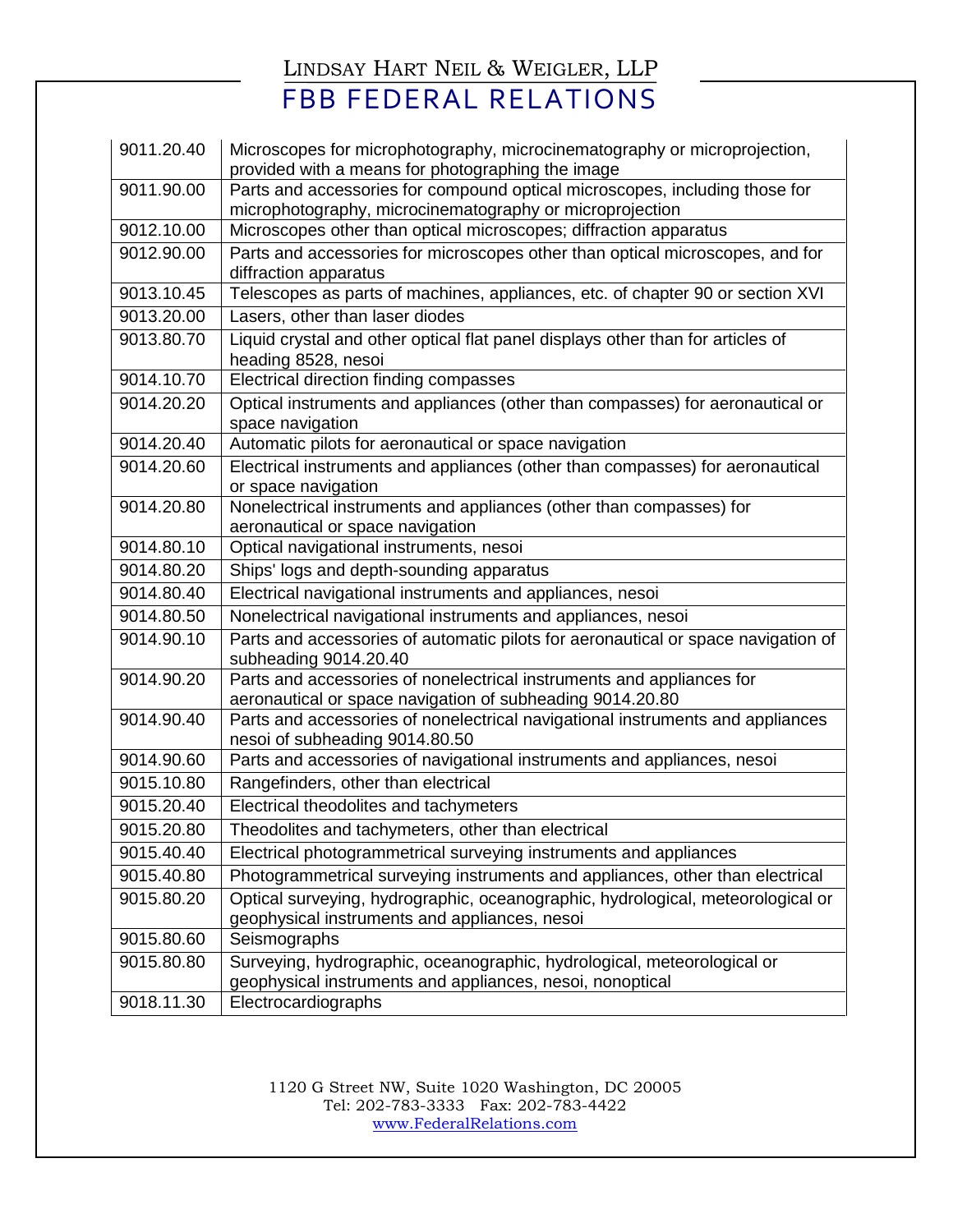| 9018.11.60 | Printed circuit assemblies for electrocardiographs                                                                                         |
|------------|--------------------------------------------------------------------------------------------------------------------------------------------|
| 9018.11.90 | Parts and accessories of electrocardiographs, other than printed circuit                                                                   |
|            | assemblies                                                                                                                                 |
| 9018.12.00 | Ultrasonic scanning electro-diagnostic apparatus used in medical, surgical,                                                                |
|            | dental or veterinary sciences                                                                                                              |
| 9018.13.00 | Magnetic resonance imaging electro-diagnostic apparatus used in medical,<br>surgical, dental or veterinary sciences                        |
| 9018.14.00 | Scintigraphic electro-diagnostic apparatus used in medical, surgical, dental or<br>veterinary sciences                                     |
| 9018.19.40 | Electro-diagnostic apparatus for functional exploratory examination, and parts                                                             |
|            | and accessories thereof                                                                                                                    |
| 9018.19.55 | Electro-diagnostic patient monitoring systems                                                                                              |
| 9018.19.75 | Printed circuit assemblies for electro-diagnostic parameter acquisition modules                                                            |
| 9018.19.95 | Electro-diagnostic apparatus nesoi, and parts and accessories thereof nesoi                                                                |
| 9018.20.00 | Ultraviolet or infrared ray apparatus used in medical, surgical, dental or                                                                 |
|            | veterinary sciences, and parts and accessories thereof                                                                                     |
| 9018.90.20 | Optical instruments and appliances nesoi, used in medical, surgical, dental or                                                             |
|            | veterinary sciences, and parts and accessories thereof                                                                                     |
| 9018.90.30 | Anesthetic instruments and appliances nesoi, used in medical, surgical, dental                                                             |
|            | or veterinary sciences, and parts and accessories thereof                                                                                  |
| 9018.90.60 | Electro-surgical instruments and appliances nesoi, other than extracorporeal<br>shock wave lithotripters and parts and accessories thereof |
| 9018.90.75 | Electro-medical instruments and appliances nesoi, and parts and accessories                                                                |
|            | thereof                                                                                                                                    |
| 9021.50.00 | Pacemakers for stimulating heart muscles, excluding parts and accessories                                                                  |
|            | thereof                                                                                                                                    |
| 9022.12.00 | Computed tomography apparatus based on the use of X-rays                                                                                   |
| 9022.13.00 | Apparatus based on the use of X-rays for dental uses (other than computed<br>tomography apparatus)                                         |
| 9022.14.00 | Apparatus based on the use of X-rays for medical, surgical or veterinary uses                                                              |
|            | (other than computed tomography apparatus)                                                                                                 |
| 9022.19.00 | Apparatus based on the use of X-rays other than for medical, surgical, dental or<br>veterinary use                                         |
| 9022.21.00 | Apparatus based on the use of alpha, beta or gamma radiations, for medical,                                                                |
|            | surgical, dental or veterinary use                                                                                                         |
| 9022.29.80 | Apparatus based on the use of alpha, beta or gamma radiations, other than for                                                              |
|            | medical, surgical, dental or veterinary use, nesoi                                                                                         |
| 9022.30.00 | X-ray tubes                                                                                                                                |
| 9022.90.05 | Radiation generator units                                                                                                                  |
| 9022.90.15 | Radiation beam delivery units                                                                                                              |
| 9022.90.25 | X-ray generators, high tension generators, desks, screens, examination or<br>treatment tables, chairs and similar apparatus, nesoi         |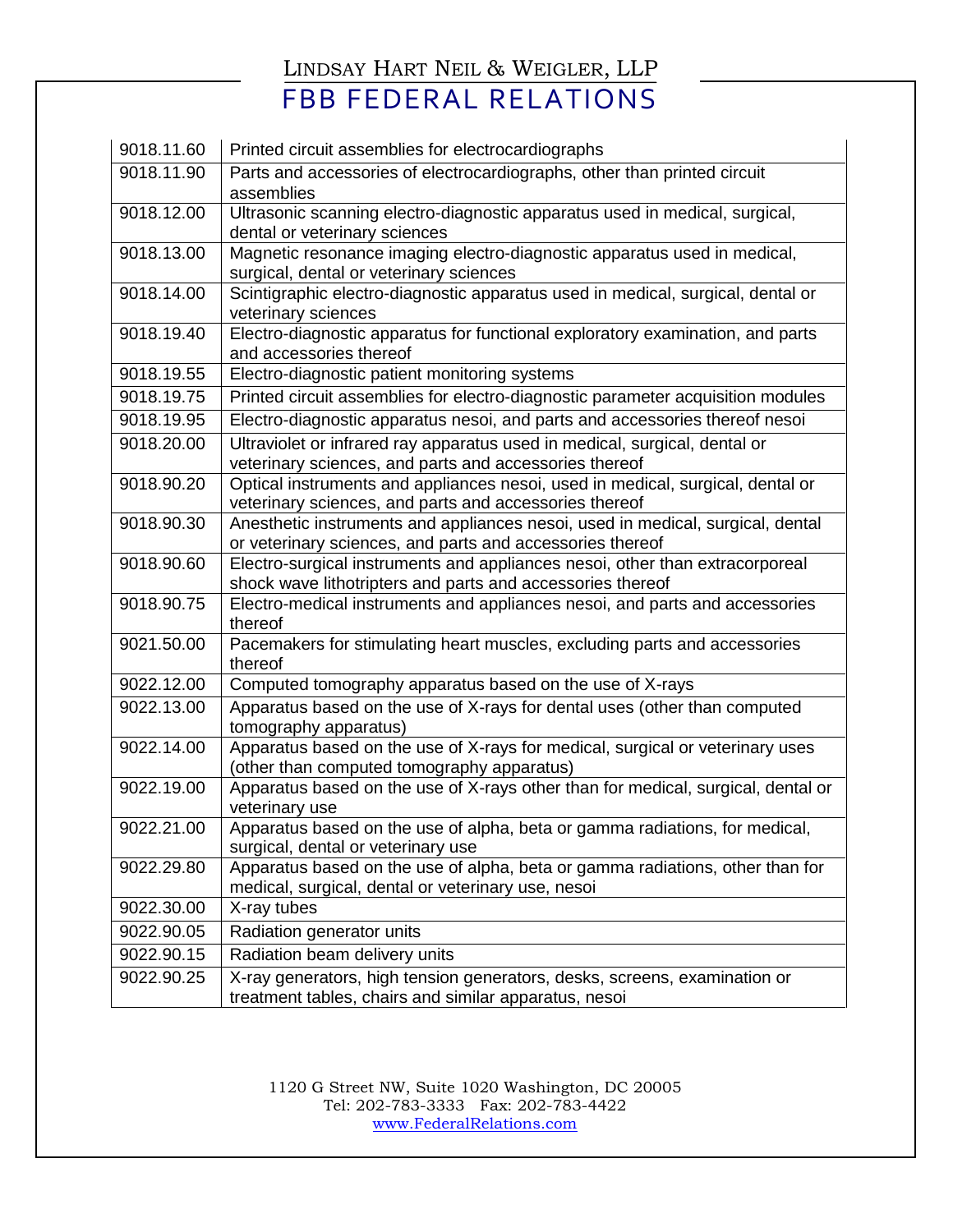| 9022.90.40 | Parts and accessories of X-ray tubes                                                                                                      |
|------------|-------------------------------------------------------------------------------------------------------------------------------------------|
| 9022.90.60 | Parts and accessories of apparatus based on the use of X-rays                                                                             |
| 9022.90.95 | Parts and accessories of apparatus based on the use of alpha, beta or gamma<br>radiations                                                 |
| 9024.10.00 | Machines and appliances for testing the mechanical properties of metals                                                                   |
| 9024.80.00 | Machines and appliances for testing the mechanical properties of materials<br>other than metals                                           |
| 9024.90.00 | Parts and accessories of machines and appliances for testing the hardness,<br>strength, compressibility, or other properties of materials |
| 9026.10.20 | Electrical instruments and apparatus for measuring or checking the flow or level<br>of liquids                                            |
| 9026.20.40 | Electrical instruments and apparatus for measuring or checking the pressure of<br>liquids or gases                                        |
| 9026.80.20 | Electrical instruments and apparatus for measuring or checking variables of<br>liquids or gases, nesoi                                    |
| 9026.90.20 | Parts and accessories of electrical instruments and apparatus for measuring or<br>checking variables of liquids or gases                  |
| 9026.90.40 | Parts and accessories of nonelectrical flow meters, heat meters incorporating<br>liquid supply meters and anemometers                     |
| 9026.90.60 | Parts and accessories of nonelectrical instruments and apparatus for measuring<br>or checking variables of liquids or gases, nesoi        |
| 9027.20.50 | Electrical chromatographs and electrical electrophoresis instruments                                                                      |
| 9027.20.80 | Nonelectrical chromatographs                                                                                                              |
| 9027.30.40 | Electrical spectrometers, spectrophotometers and spectrographs using optical<br>radiations (ultraviolet, visible, infrared)               |
| 9027.30.80 | Nonelectrical spectrometers, spectrophotometers and spectrographs using<br>optical radiations (ultraviolet, visible, infrared)            |
| 9027.50.10 | Exposure meters                                                                                                                           |
| 9027.50.40 | Electrical instruments and apparatus using optical radiations (ultraviolet, visible,<br>infrared), nesoi                                  |
| 9027.50.80 | Nonelectrical instruments and apparatus using optical radiations (ultraviolet,<br>visible, infrared), nesoi                               |
| 9027.80.25 | Nuclear magnetic resonance instruments                                                                                                    |
| 9027.80.45 | Electrical instruments and apparatus for physical or chemical analysis,<br>measuring viscosity, checking heat, sound, light, etc., nesoi  |
| 9027.80.80 | Nonelectrical instruments and apparatus for physical or chemical analysis,<br>measuring viscosity, checking heat, sound or light, nesoi   |
| 9027.90.45 | Printed circuit assemblies for instruments and apparatus of subheading 9027.80                                                            |
| 9027.90.54 | Parts and accessories of electrophoresis instruments not incorporating an<br>optical or other measuring device                            |
| 9027.90.56 | Parts and accessories of electrical instruments and apparatus of subheading<br>9027.20, 9027.30, 9027.50 or 9027.80                       |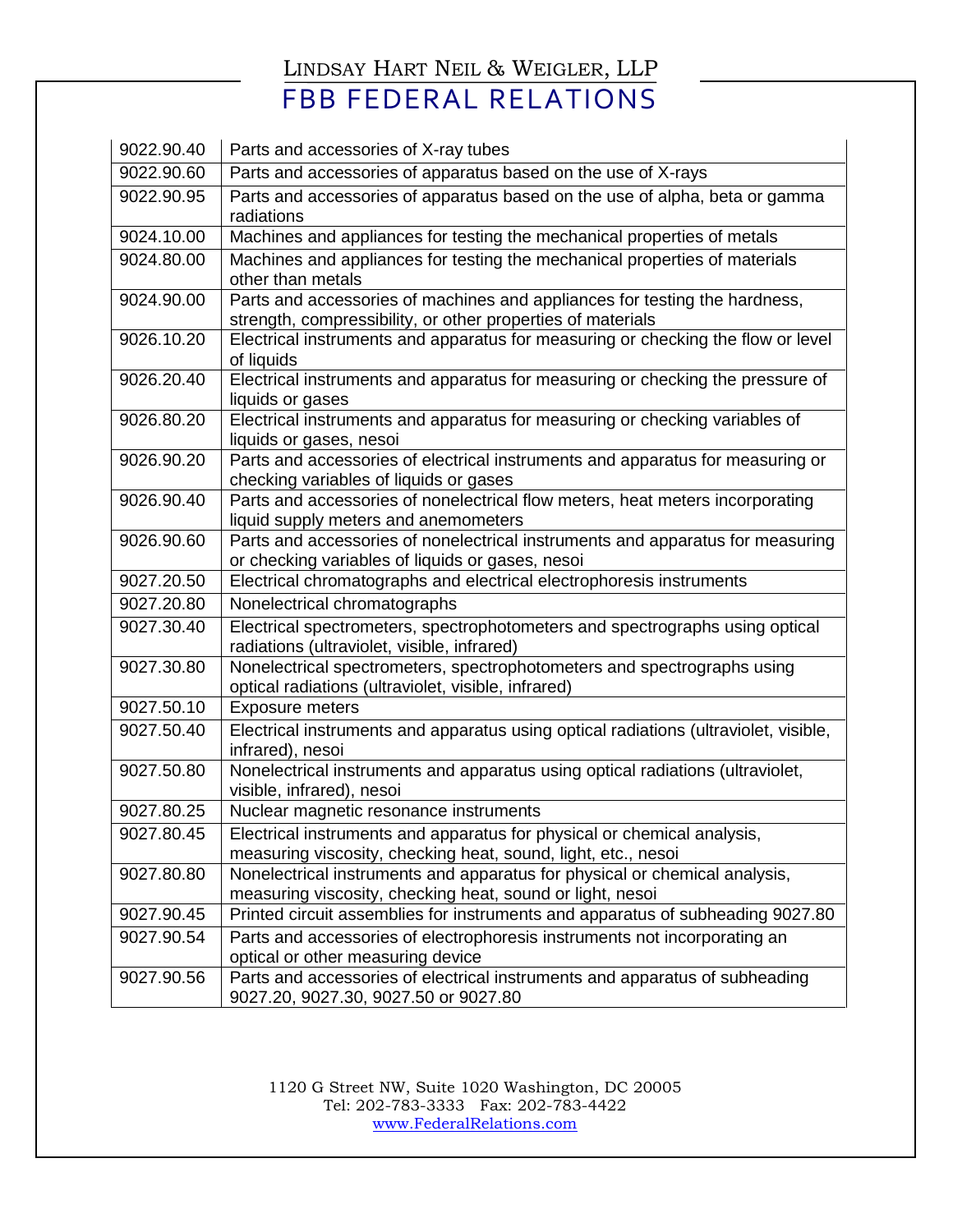### LINDSAY HART NEIL & WEIGLER, LLP

FBB FEDERAL RELATIONS

| 9027.90.59 | Other parts and accessories of other electrical instruments and apparatus of<br>heading 9027, nesoi                                               |
|------------|---------------------------------------------------------------------------------------------------------------------------------------------------|
| 9027.90.64 | Parts and accessories of nonelectrical optical instruments and apparatus of<br>subheading 9027.20, 9027.30, 9027.40, 9027.50 or 9027.80           |
| 9027.90.84 | Parts and accessories of nonelectrical nonoptical instruments and apparatus of<br>heading 9027.20, 9027.30, 9027.40, 9027.50 or 9027.80           |
| 9027.90.88 | Parts and accessories of nonelectrical instruments and apparatus of heading<br>9027, nesoi                                                        |
| 9028.90.00 | Parts and accessories for gas, liquid or electricity supply or production meters                                                                  |
| 9030.10.00 | Instruments and apparatus for measuring or detecting ionizing radiations                                                                          |
| 9030.20.05 | Oscilloscopes and oscillographs, specially designed for telecommunications                                                                        |
| 9030.33.34 | Resistance measuring instruments                                                                                                                  |
| 9030.33.38 | Other instruments and apparatus, nesoi, for measuring or checking electrical<br>voltage, current, resistance or power, without a recording device |
| 9030.39.01 | Instruments and apparatus, nesoi, for measuring or checking electrical voltage,<br>current, resistance or power, with a recording device          |
| 9030.40.00 | Instruments and apparatus specially designed for telecommunications                                                                               |
| 9030.82.00 | Instruments and apparatus for measuring or checking electrical quantities,<br>nesoi: for measuring or checking semiconductor wafers or devices    |
| 9030.90.25 | Printed circuit assemblies for instruments and apparatus for measuring or<br>detecting ionizing radiation                                         |
| 9030.90.46 | Parts and accessories for instruments and apparatus for measuring or detecting<br>ionizing radiation, nesoi                                       |
| 9030.90.66 | Printed circuit assemblies for subheadings and apparatus of 9030.40 & 9030.82                                                                     |
| 9030.90.68 | Printed circuit assemblies, NESOI                                                                                                                 |
| 9030.90.84 | Parts and accessories for instruments and apparatus for measuring or checking<br>semiconductor wafers or devices, nesoi                           |
| 9030.90.89 | Parts and accessories for articles of subheadings 9030.20 to 9030.40, 9030.83<br>and 9030.89, nesoi                                               |
| 9031.10.00 | Machines for balancing mechanical parts                                                                                                           |
| 9031.20.00 | <b>Test benches</b>                                                                                                                               |
| 9031.41.00 | Optical measuring/checking instruments/appliances for inspecting<br>semiconductor wafers/devices or photomasks/reticle used to mfg such devices   |
| 9031.49.10 | Profile projectors                                                                                                                                |
| 9031.49.40 | Optical coordinate-measuring machines, nesoi                                                                                                      |
| 9031.49.70 | Optical instrument & appliance: to inspect masks (not photomask) used to mfg<br>semiconductor devices; to measure contamination on such devices   |
| 9031.49.90 | Other optical measuring or checking instruments, appliances and machines,<br>nesoi                                                                |
| 9031.80.40 | Electron beam microscopes fitted with equipment specifically designed for the<br>handling and transport of semiconductor devices or reticles      |
| 9031.80.80 | Measuring and checking instruments, appliances and machines, nesoi                                                                                |